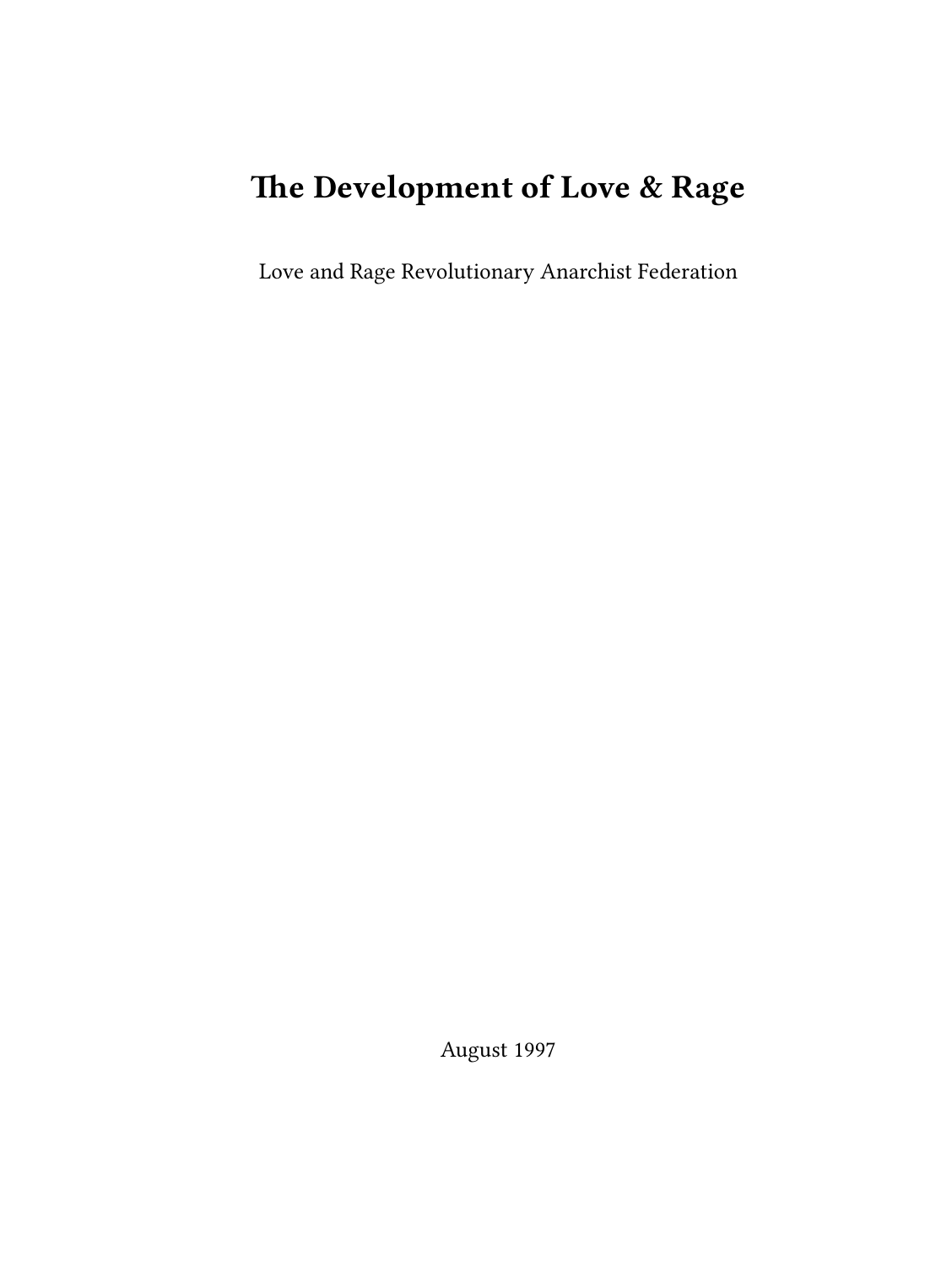## **Contents**

| The Political Pre-History of Love and Rage $\dots \dots \dots \dots \dots \dots \dots \dots \dots \dots$              | 3              |
|-----------------------------------------------------------------------------------------------------------------------|----------------|
|                                                                                                                       | $\overline{4}$ |
|                                                                                                                       | 5              |
| The Student Movement for Divestment from South Africa                                                                 | 6              |
|                                                                                                                       | 6              |
|                                                                                                                       | 7              |
|                                                                                                                       | 9              |
| 10                                                                                                                    |                |
| 11                                                                                                                    |                |
| 12                                                                                                                    |                |
| 12                                                                                                                    |                |
| 12                                                                                                                    |                |
| 13                                                                                                                    |                |
| 14                                                                                                                    |                |
| 15                                                                                                                    |                |
| 16                                                                                                                    |                |
| The Love and Rage Network $\dots \dots \dots \dots \dots \dots \dots \dots \dots \dots \dots \dots \dots \dots$<br>17 |                |
| 18                                                                                                                    |                |
| The Los Angeles Rebellion $\ldots \ldots \ldots \ldots \ldots \ldots \ldots \ldots \ldots \ldots \ldots \ldots$<br>18 |                |
| 19                                                                                                                    |                |
| 20                                                                                                                    |                |
| 21                                                                                                                    |                |
| 21                                                                                                                    |                |
| 21                                                                                                                    |                |
| 22                                                                                                                    |                |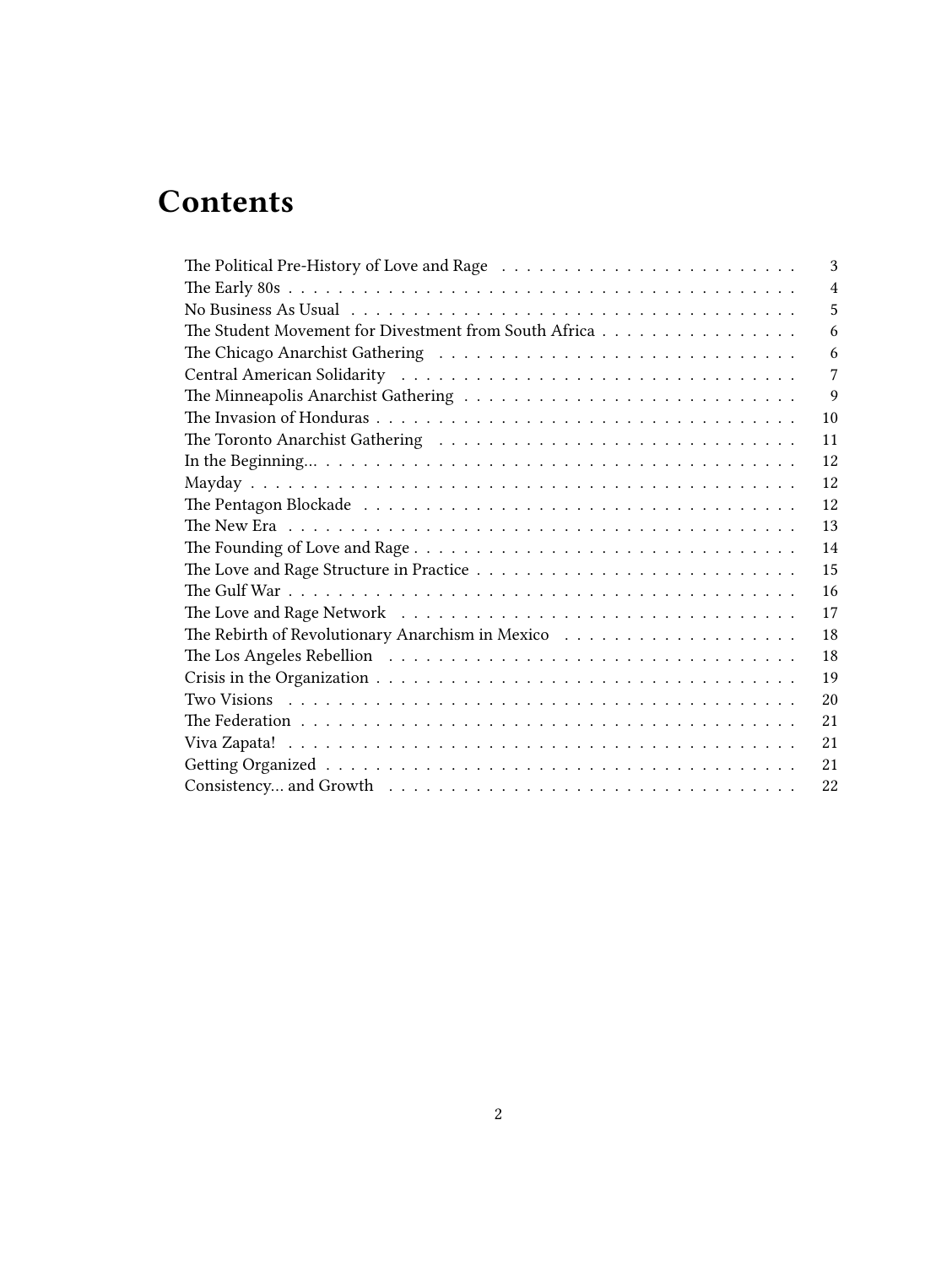When people ask what Love and Rage is we usually offer an answer like "the Love and Rage Federation is made up of anarchist groups and individuals scattered across the U.S., Canada, and Mexico. We publish two newspapers. We have engaged in such and such actions. And we share some basic politics which are …" This sort of answer is never satisfactory. The Love and Rage Federation, like any political formation, can not be understood simply as a collection of groups and individuals, nor even in terms of our actions, or even our stated politics. The Love and Rage Federation is the product of its history. Understanding that history is the only way to understand why the Federation is the way it is and how it can move forward.

This history of Love and Rage is a greatly revised version of an earlier history circulated at the 1993 Love and Rage Conference in San Diego. Much of the history is actually an account of the development of the anarchist movement in the 1980s. This history is important because it shaped the people who launched Love and Rage. The history since the San Diego conference is considerably less in depth for the simple reason that it is easier to get by looking through recent issues of the newspapers and the Federation Bulletin and because it is always more difficult to write a useful history of recent events. Time has yet to determine which events are important and which are extraneous. At any rate the San Diego Conference was turning point in the history of the organization and much that has happened since then grows out of the decisions that were made at that conference.

## <span id="page-2-0"></span>**The Political Pre-History of Love and Rage**

While a number of people involved in Love and Rage have histories that go back farther it is generally fair to say that Love and Rage has its roots in the social movements of the 1980s. Unlike the 1960s and 70s the social movements of the 1980s were relatively weak. While millions of people participated in the various movements (against nuclear weapons, against U.S. intervention in Central America, for divestment from South Africa, and so on), and these movements won some important victories, they did not succeed in reversing the general political turn to the right in the United States. While many people were radicalized to varying degrees, they did not establish a broad radical movement, and the struggles of the 1980s generally retained a single issue character.

Love and Rage is one of of the very few revolutionary groups around today that did not come mainly out of the movements of the 1960s. It is a formation with an explicit commitment to revolutionary politics that is largely the creation of activists who became politically active in the 1980s and 90s. This has been both a strength and weakness. We have benefitted from not being defined by events and struggles that seem to many young activists to be ancient history. On the other hand that lack of historical connection has compelled us to re-invent the wheel sometimes. Many of the most elementary features of a functioning organization we had to discover by trial and error. Anarchism has a strong anti-organizational current within it that even influences the thinking of anarchists who have a general appreciation of the need for some sort of organization. Consequently there has been considerable resistance to each step Love and Rage has taken to become a more effective organization. An important part of Love and Rage's history is the painstaking process by which we developed into a functioning organization. Obviously this process is an ongoing one. So as we struggle to improve the organization it is useful to know where its been.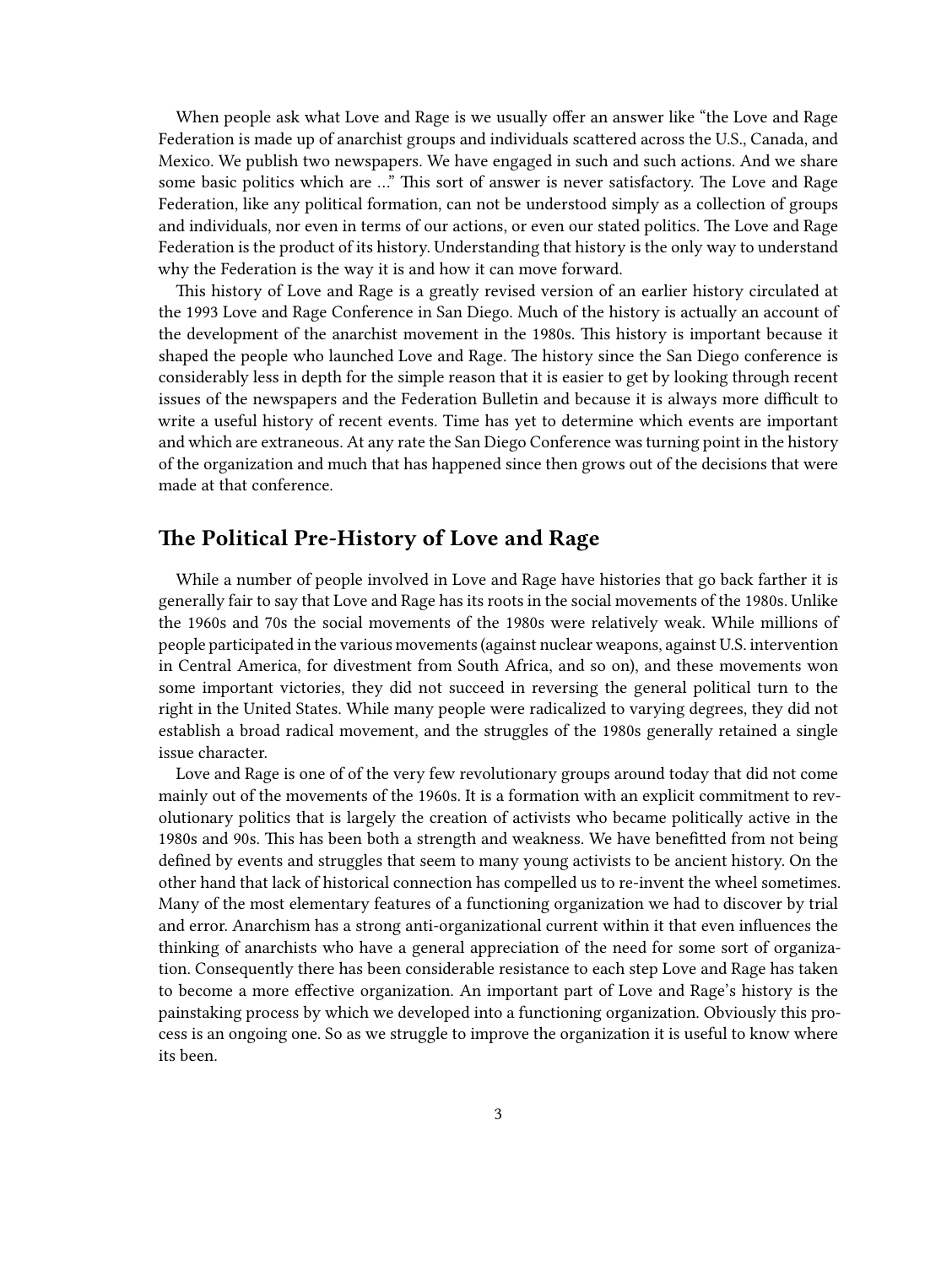## <span id="page-3-0"></span>**The Early 80s**

The formally loose and unauthoritarian structure of the affinity groups and the organization as a whole is compensated by procedures of ideological and social preselection based on the consensus process… The process is formally democratic like minority/majority systems, delegation systems, and decision by lot. But on the level of class reality, it excludes the less qualified labor force or people who are forced into full-time jobs or are exhausted by work. Consensus, therefore, favors people with psychological and sociological education since physical power is not allowed to eneter group decision making.

> from Strange Victories, The Anti-Nuclear Movement in the U.S. and Europe by Midnight Notes, 1979

The largest social movement of the early 1980s was the movement for nuclear disarmament that rose up in response to the escalation of the nuclear arms race that began under Jimmy Carter and was dramatically accelerated under Ronald Reagan. This movement had its roots in the anti-nuclear power movement of the late 1970s but succeeded in mobilizing a much broader coalition of forces. In general this movement was liberal and reformist, demanding a freeze in the production, testing and deployment of nuclear weapons. The direct action wing of the movement was overwhelmingly dominated by the pacifist ideology that had driven the anti-nuclear power movement.

In West Germany the movement developed a much more militant wing around the Autonomen, the anti authoritarian youth movement based mainly in the flourishing squatters scene of Berlin and other cities. During the "Hot Autumn" of 1983 the Autonomen were able to carry out massive, militant and illegal demonstrations that dramatically challenged the deployment of U.S. missiles in Germany. The Autonomen were an important inspiration for the young activists in the U.S. and Canada who would be attracted to and who would reinvigorate the anarchist movement.

The anarchist movement of the 1970s was part of a larger radical/militant scene that was in many respects still propelled by the social explosions of the late 1960s and early 70s. That radical/ militant scene was able to compose itself as a presence within the anti-nuclear power movement, but was effectively eclipsed by the reformism of the Nuclear Weapons Freeze campaign. Pacifism was a strong current among the anarchists within the anti-nuke movement and it heavily influenced the thinking of younger people attracted to the the direct action orientation of that sector of the anti-nuke movement. It was several years before a new generation of radical activists, not tied to the 60s, was able to assert itself.

This new generation was more culturally rooted in the punk scene of the 80s than in the hippie scene of the 60s that still heavily influenced the ethos of radical politics. One of the earliest indications that there was a new generation of radical youth was outside the 1984 Democratic Party convention in San Francisco and the Republican Party convention in Dallas. At both conventions "Warchest Tours" moved through the downtown areas carrying out spirited and theatrical attacks on the buildings of the various corporate sponsors of the conventions. On several occasions the Warchest Tours turned into running battles with the cops. The Warchest Tour became a model for actions that would shape the anarchist movement for the next several years.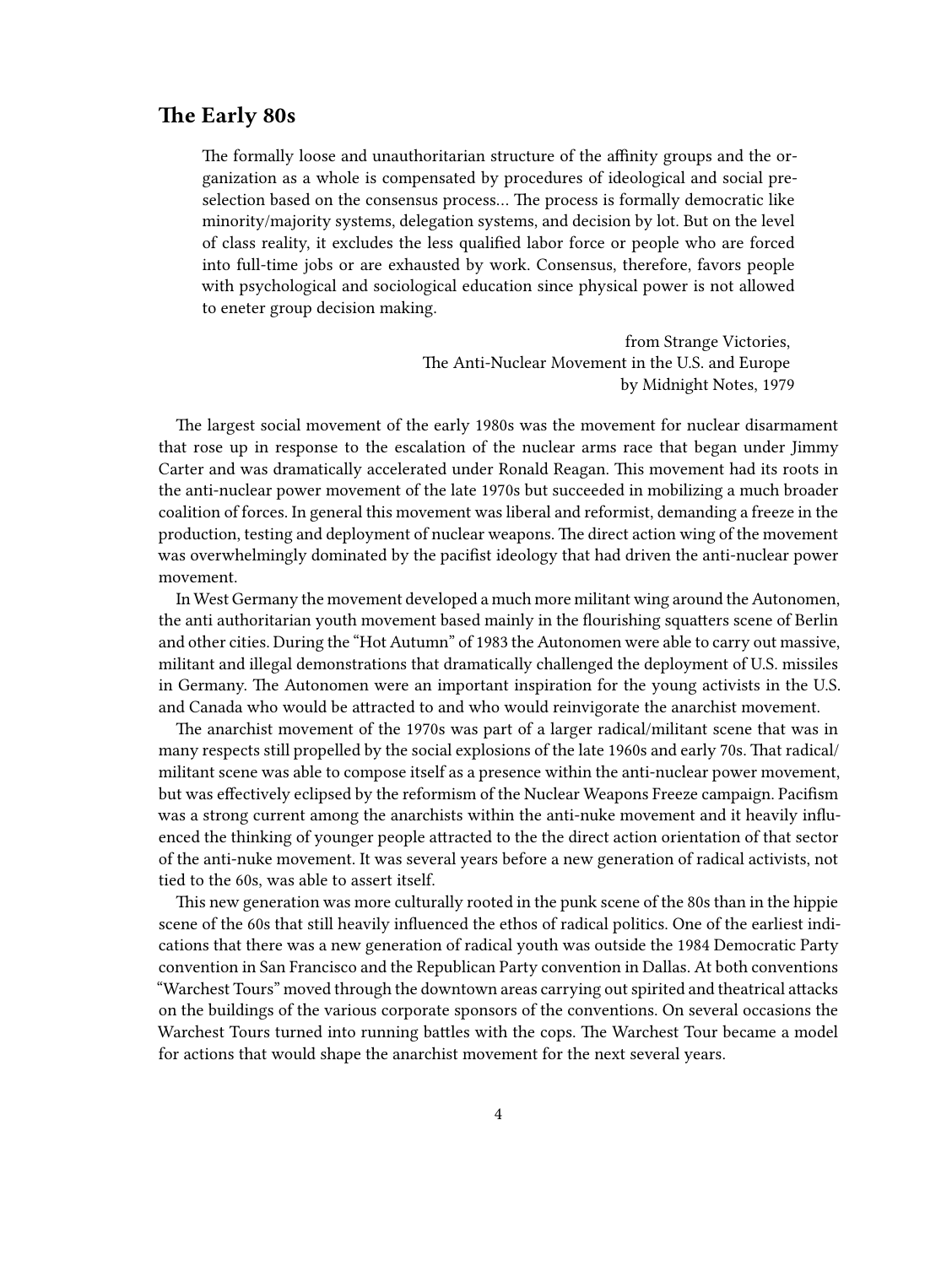## <span id="page-4-0"></span>**No Business As Usual**

They Won't Listen to reason They Won't Be Bound By Votes World War Three Must Be Stopped No Matter What it Takes"

From the *No Business As Usual* Call for Actions on April 29, 1985

The Democratic and Republican Conventions attracted hundreds of young, mainly anarchist youth from across the U.S. who came away with the feeling that they were on the cutting edge of a resistance movement and that similar actions should be organized everywhere. The form this took was No Business As Usual, an unholy alliance of anarchists, independent radicals and the Revolutionary Communist Party (RCP). No Business As Usual (NBAU) started as a call for a day of militant direct action, April 29, 1985, against the nuclear arms race. NBAU was conceived of, at least by its anarchist participants, as an ad hoc and amorphous collection of groups committed to carrying out this day of actions. There was very little conception of NBAU as an ongoing formation.

That's not how things went. NBAU quickly fell under the domination of the RCP. In the larger cities where NBAU was something of a coalition there was a constant struggle with the authoritarian and anti-democratic methods of the RCP. But just as important as their methods was the fact that the RCP, unlike anybody else in NBAU, was a national organization. That meant they had the resources to set up offices for NBAU, that they could send travelling organizers to various cities, and that they could use their newspaper, the Revolutionary Worker, to promote and report on NBAU actions everywhere. The effect of this was that while the anarchists were increasingly frustrated by the authoritarianism of the RCP, NBAU was dependent on them for its success as a nation wide action.

And NBAU was a success. Actions took place on April 29 in dozens of cities and towns. After April 29 the RCP was able to quickly consolidate its control of NBAU. The anarchists who had the skills to resist the RCPs antics abandoned NBAU in droves. At the same time the RCP was able to take advantage of the predictable questions of "what next" among all the young radicals who had been brought into NBAU, and NBAU became an ongoing organization. Lots of young anti-authoritarian radicals would pass through NBAU. Some would go on to become effective anarchist activists, but many were burnt out by the experience and were alienated from politics forever.

The anarchist movement got burnt by NBAU. There were two main ways of looking at this experience. The first analysis focused on the authoritarianism of the RCP as the main problem. The main conclusion drawn from this analysis was to not work with the RCP. A secondary outcome of this analysis was to give up on nationally coordinated actions. Some people sought to justify this retreat by arguing that local work was more important than coordinated national actions. But in general the shift was not a conscious one.

The second analysis focused on the failure of the anarchist movement to organize itself. This analysis said that complaining about the RCP being authoritarian was like complaining about gravity. The anarchist movement should not expect to be taken seriously if it could be thwarted so easily. Nationally coordinated action was important in order to broaden the movement and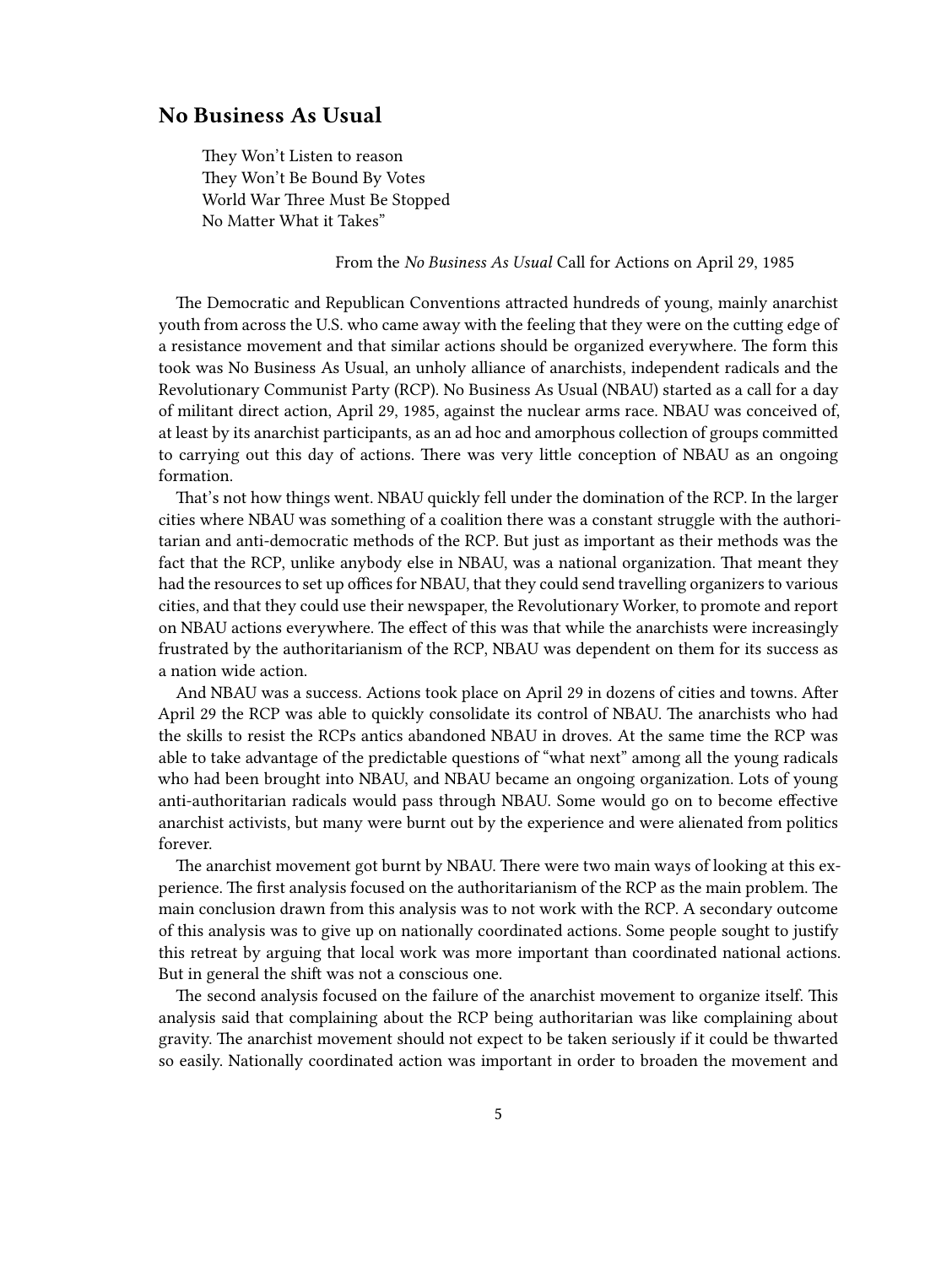bring in people who were isolated in smaller cities and towns. To retreat from it would be a mistake. Nationally coordinated actions should not be posed against local organizing. NBAU had already shown how a nationally coordinated action could provide crucial support for local activity, particularly in the most isolated communities. What we needed to do was to develop our own organizational capacities so that we would never be dependent on groups like the RCP again.

## <span id="page-5-0"></span>**The Student Movement for Divestment from South Africa**

In the spring of 1985 major demonstrations broke out on campuses across the U.S. demanding that the various colleges and universities sell off, or divest, their stocks in corporations doing business in South Africa.

There were several important elements to this struggle. First, it actively involved large numbers of African American and other students of color as well as white students. Consequently it forced many young white radical students to confront their own racist socialization and to grapple with the issues of racism in the U.S.

Second, the struggle was from the outset fairly militant. The campus movement began when students at Columbia University occupied a campus administration building. Similar actions took place on campuses across the country in the following weeks. On many campuses "shantytowns" of tents and makeshift shelters were erected and students lived in them, often in defiance of the campus administrations. Anarchists played significant roles in the divestment struggles on many campuses. In Berkeley, where some of the most militant demonstrations took place, the anarchists were among the most militant students.

The third significant element of the divestment struggle was that it exposed the direct complicity of local institutions (like colleges) in the oppression and exploitation of Third World peoples in a way that was much more immediate than the nuclear disarmament movement.

The divestment struggle forced the largely white anarchist movement to try to think through how it would relate to the Black community and to communities of color in general, and their political organizations in particular. There were many heated disputes on many campuses as militant white students were accused of endangering students of color with reckless, and politically ineffective actions that brought down repression harder on the students of color than on the white students. A certain number of "anarchists" lumped together all the Black groups they didn't agree with as "authoritarian" instead of confronting the ways that racism operated within the divestment movement. Since anarchists participated in the divestment movement largely as individuals and not as members of a particular anarchist organization many found themselves lumped together with people they themselves viewed as at least unconsciously racist.

Out of this experience a number of young anarchists came to see the importance of distinguishing themselves by explicitly supporting the Black communities' right to set its own political agenda and by taking up the fight against racism in the white community.

## <span id="page-5-1"></span>**The Chicago Anarchist Gathering**

Planning got underway with a May Day 1984 planning meeting called by Impossible Books (and endorsed by several groups around the country), held at Chicago's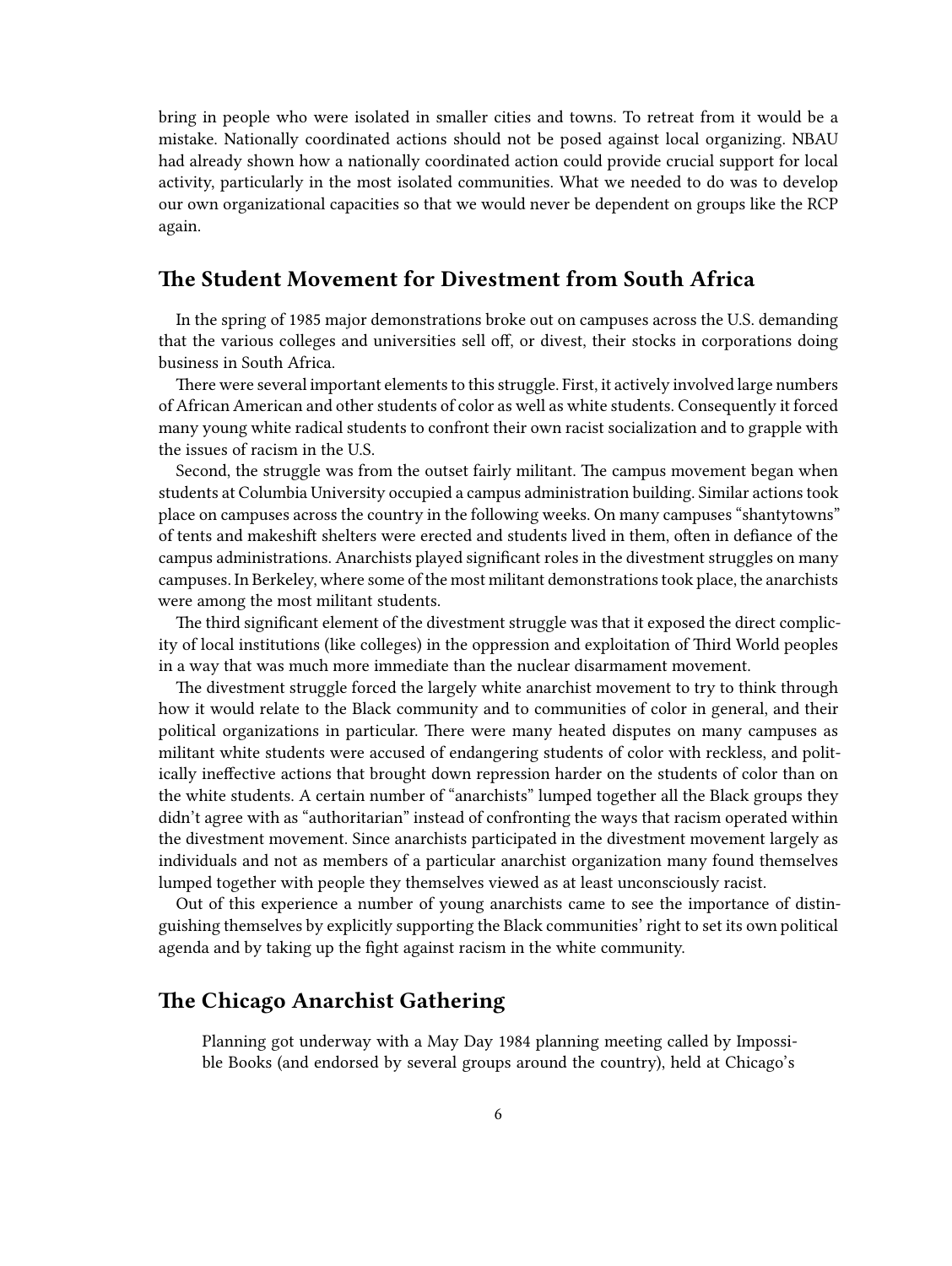Autonomy Center, and drawing maybe 2 dozen anarchists from throughout the midwest. It was a disjointed meeting that suffered badly from its lack of organization — a problem that was to continue, albeit not in quite so extreme a fashion — and structure.

> from Mob Action Against the State Haymarket Remembered … an Anarchist Convention

Five hundred anarchists gathered in Chicago over May Day weekend in 1986 to commemorate the anarchists involved in the Haymarket incident 100 years earlier, which had been the beginning of May Day as an international working class holiday. The organizers of the Gathering, Chicago Anarchists United, were largely motivated by the desire to challenge the leftists and liberals who were attempting to gloss over the anarchist character of the Haymarket incident. But most of the anarchists who came were younger and the question of setting the historical record straight was a secondary concern next to the opportunity to meet other anarchists.

The four day Gathering consisted of workshops, meals, entertainment and two demonstrations. The first demonstration was the official May Day march in which we were the single largest contingent but which we broke off from just as it was about to end. The breakaway lasted until we got in a confrontation with the cops. The second demonstration was a Warchest Tour through downtown Chicago. This demonstration was a spirited and theatrical action that ended when a section of people started trashing a ritzy hotel and a department store. 37 people were arrested and a lot of energies of the Gathering were diverted into getting them released.

There were workshops on every imaginable subject. One workshop on a continental anarchist newspaper attracted people from several of the major anarchist papers of that time (Fifth Estate, Open Road, and Bayou La Rose) and required several sessions. There was a strong sense that the movement was growing and needed a voice and a forum for communications that was not being met by the sporadic publication of any of the existing newspapers. The younger anarchists who were the most eager, were also the least experienced in publishing a newspaper and had the least resources to throw behind it. In the end none of the major papers, with the possible exception of Open Road, was prepared to sacrifice their local autonomy in order to make a continental paper accountable to the larger movement.

The Chicago Gathering was an important first step in developing lines of communication within the anarchist movement. A list of many of the people who attended was compiled and eventually copies were sent out to everybody on it. A collection of individual experiences of the Gathering, Mob Action Against The State, was published. But in terms of any coordinated activity for the next year or any kind of structure to facilitate coordinated activity, there was nothing. And so after the initial enthusiasm generated by the Gathering the anarchist movement returned to where it had been, on the margins of movements controlled by other people.

### <span id="page-6-0"></span>**Central American Solidarity**

Sandino was not an original political thinker. Most of his political these may be found in Flores Magon's letters, political manifestos, and communiques.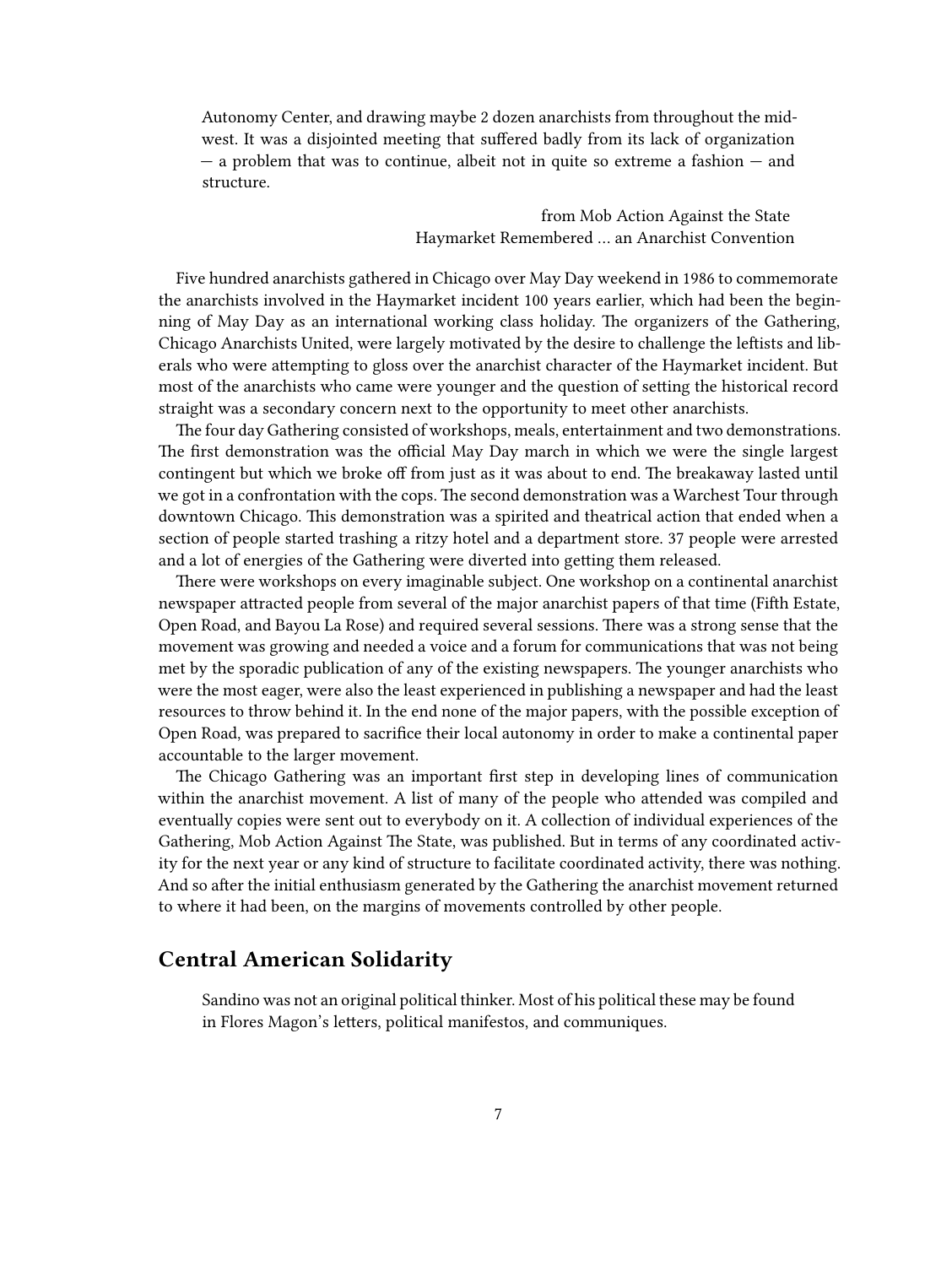from Intellectual Foundations of the Nicaraguan Revolution, p. 28 by Donald C. Hodges

"Although Sandino repudiated Christianity in all its forms, the new theology of liberation encouraged by the FSLN represents the single most important carrier of his anarcho-communism."

#### ibid. p. 294

Once the missiles were deployed in Western Europe the nuclear disarmament movement went into a general retreat. Many of the activists who had been originally politicized in the nuclear disarmament movement began to work against U.S. intervention in Nicaragua and El Salvador. The divestment movement on campuses continued through 1986 and won significant victories. Many campuses divested and so did many city and state governments (which owned stocks through their retirement funds). Many of the corporations doing business in South Africa pulled out rather than face the loss of capital from divestment.

Many of the students who were initially radicalized in the divestment movement went into the Central American solidarity movements. Central American solidarity work in the U.S. had its roots in the support for the Nicaraguan Revolution in 1979, but took on a particularly urgent character in the mid-late 1980s as the Reagan administration sought to destabilize the Sandinista regime through support for the Contras. When Congress denied funding for the Contras it was provided covertly. Direct U.S. military intervention became increasingly aggressive and Honduras, which borders both Nicaragua and El Salvador, was transformed into a military outpost of the U.S.

On campuses, Central America activism focused on CIA recruitment.The anti-CIA recruitment campaign retained much of the militant spirit of the divestment struggle. CIA recruiters were driven off of a number of campuses by spirited demonstrations that occasionally turned into skirmishes with the police. But the anti CIA campaign was the more militant wing of a larger and more moderate off-campus Central America movement. Tensions between the militant students and the more moderate liberal and religious forces in the Central America movement came to a head in the spring of 1987 with a student initiated attempt to blockade CIA Headquarters in Langley, Virginia.

The blockade was called by a group of students returning from Nicaragua and taken up by the Progressive Student Network, a largely midwestern left wing student organization. It was scheduled for the day after a national March on Washington against U.S. involvement in Central America and South Africa.

At the March on Washington two spontaneous anarchist contingents were organized. Symbolic of the general disorganization of the anarchist movement, efforts to unite the contingents failed as the two contingents weaved in and out of the march. Leaflets were passed out by Neither East Nor West from New York calling for "A March Without Marshalls for a World Without Bosses" and anarchists from Minneapolis were busy promoting the upcoming continental anarchist Gathering in Minneapolis. Neither East Nor West was a coalition of anti-authoritarian groups from New York who had initially formed as an anarchist alternative to No Business As Usual but which had become a group mainly dedicated to solidarity with East Bloc social movements.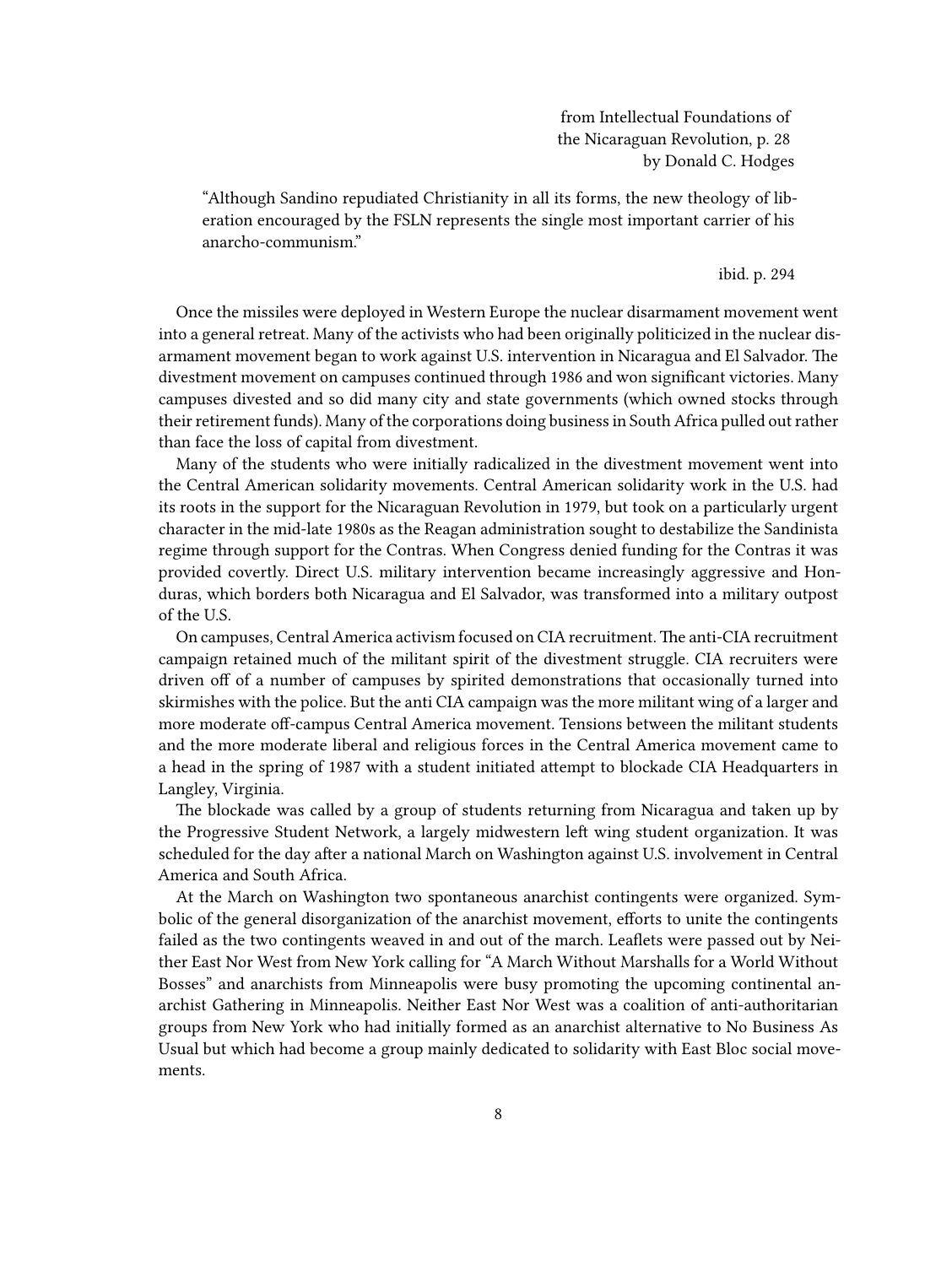The only Neither East Nor West members who could make it to the March were also members of the Revolutionary Socialist League (RSL). The RSL had once been a Trotskyist organization but over the 80s had broken with the thinking of Trotsky and Lenin and defined itself as libertarian socialist. Many members of the RSL already considered themselves anarchists and the organization had made a decision to attempt to participate in the anarchist movement. It was in the contingents that many anarchists heard for the first time about the Langley action scheduled for the next day.

The students intended to carry over the militancy that had been used on campus to shut down the entrances to the CIA Headquarters. But the more mainstream anti-war groups sought to repress the militancy of the students by organizing a highly choreographed "civil disobedience" that wouldn't interfere with anybody getting to work at the CIA. The resulting scene outside the main entrance to CIA Headquarters was a zoo. The War Resisters League sought to coordinate a symbolic blockade of the road while Workers World Party attempted to bore everybody to sleep with an endless series of speeches on the sound system they controlled. Simultaneously an assortment of students, anarchists and members of NBAU attempted to really block the street without offering their bodies up to the police.

In the aftermath of the Langley action, anarchists from a number of cities began to talk informally about the need for some sort of structure to coordinate our participation in future actions of this sort. Langley provided only further evidence of what we had learned from NBAU, that as long as authoritarian and reformist groups had a monopoly on organization and the resources organization gave them access to, we would be pushed to the margins of radical opposition and would be at their mercy in any kind of mass movement.

## <span id="page-8-0"></span>**The Minneapolis Anarchist Gathering**

The organizers of the Chicago Gathering had made no provisions to initiate the organizing of another Gathering. After contacting groups in several cities that had indicated interest in holding a gathering and finding out that nobody actually was going to do it, Back Room Anarchist Books in Minneapolis offered to host a Gathering in 1987. The Minneapolis Gathering was three days of workshops, meals and music, followed by a day of action, a Warchest Tour through downtown Minneapolis. The Warchest Tour was deliberately scheduled on the last day to ensure that any arrests would not disrupt the rest of the Gathering.

The workshops were consciously scheduled to lead up to a final session of workshops that would be devoted to making concrete plans for the coming year. One workshop worked out a plan to publish an internal newsletter for the anarchist movement, Mayday. A second workshop affirmed and discussed the plans of the Toronto anarchist community to host a Gathering in 1988. A third workshop decided to hold a network meeting in Atlanta in the winter that would be aimed at increasing communications and coordination within the anarchist movement.

The Minneapolis Gathering represented a significant step forward for the self-organization of the anarchist movement. It also showed the first signs of a basic division within the movement between those who saw the need for structures beyond the local level and those who saw such structures as only compromising their cherished local autonomy. Several members of the RSL attended the Gathering. The RSL members were attacked by members of the Fifth Estate collective and accused of attempting to take over the anarchist movement. While many people were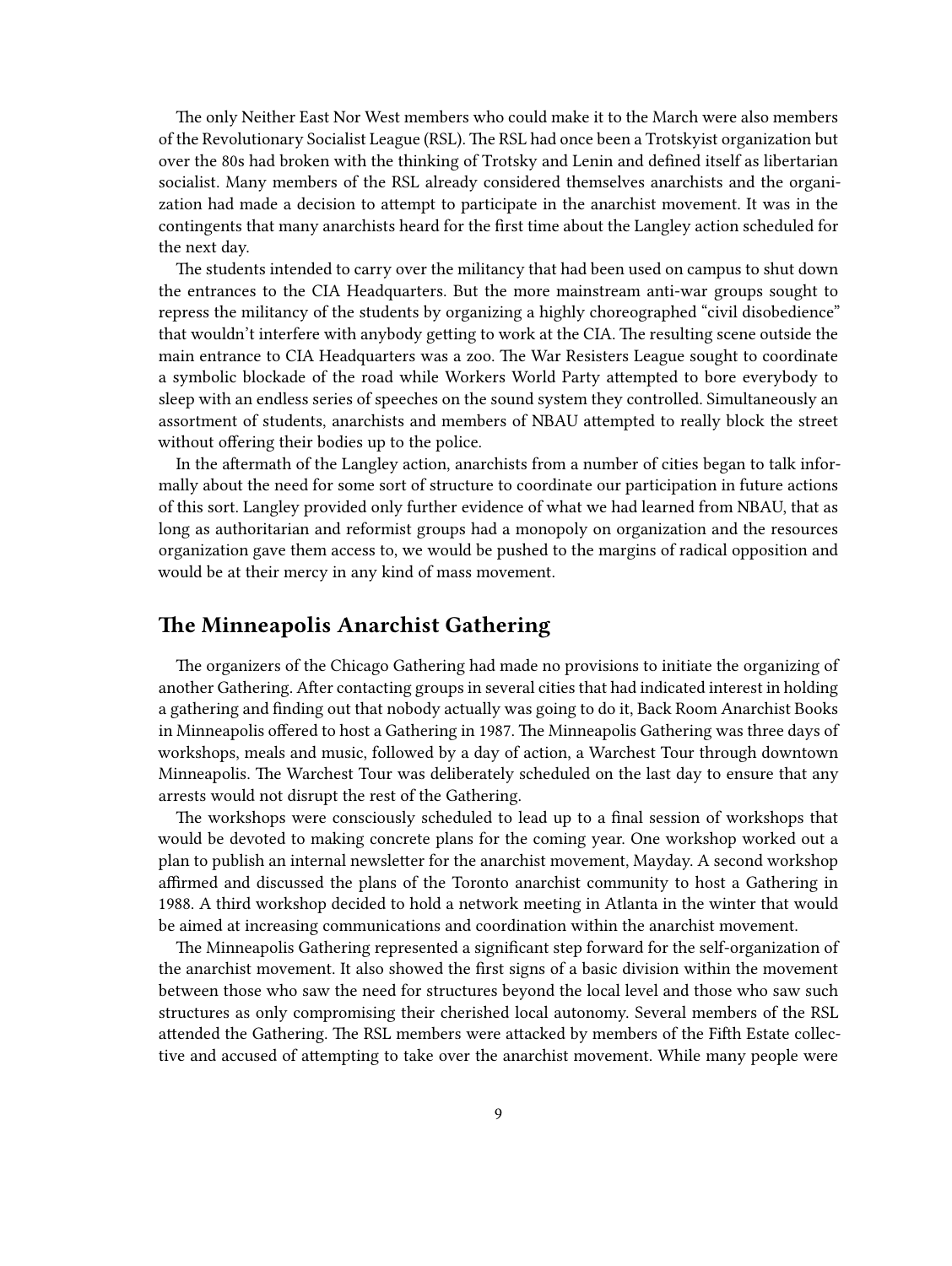not surprisingly suspicious of the RSL given the long history of Leninist intrigues against the anarchist movement, the Fifth Estate attacks were very personal and based largely on unsubstantiated speculation. The RSL members, for their part, participated constructively throughout the Gathering and won the respect of many people in that process. The final sessions of workshops were not the most controversial, but because they had to make decisions involving people from lots of places and of lots of political leanings they were difficult. The RSL members were particularly helpful during these meetings in drawing out the full range of peoples concerns and in finding a basis for consensus.

## <span id="page-9-0"></span>**The Invasion of Honduras**

On March 17, 1988 the U.S. sent 3,200 troops to Honduras in apparent preparation for an invasion of Nicaragua. The response to this action was massive. In every major city and in hundreds of towns people took to the streets. The actions were militant. In countless cities governement buildings or offices were occupied in sit ins. In those cities with strong Central America movements like San Francisco, Minneapolis, Toronto, and Boston demonstrations attacked governement buildings, breaking windows and fighting with the police. The demonstrations went on day after day for a week until Reagan announced that the troops would be brought home. In all of the most militant actions, anarchists played significant roles. The widespread resistance to the invasion established a very real limit on what the Pentagon could get away with in Central America if it didn't want to risk a serious challenge to domestic stability.

A couple months later a leak from the Pentagon indicated that plans to invade Panama were put on the back burner in the wake of the resistance to the invasion of Honduras.

In Minn-eapolis, the Honduras actions announced the existence of the Revolutionary Anarchist Bowling League (RABL). RABL was an action collective that had grown out of Back Room Anarchist Books seven months earlier. Its newspaper, RABL Rouser, was inspired by the English newspaper, Class War, and as a group they pushed for mass militant direct action in the streets as opposed to the non-violent civil disobedience employed by the mainstream of the Central America movement and the late night lock gluing and window breaking that constituted the direct action of much of the anarchist movement. The Honduras actions gave many anarchists the sense that a mass resistance movement was possible, that many of the people we had previously written off as apathetic were capable of very bold direct action. There was also a sense that the anarchist movement could play a significant role in bringing that resistance movement into being. But in order to do that we would have to get ourselves considerably better organized than we were. As it was to turn out the Honduras actions were probably the high point of the militant direct action movement of the 1980s. Only the Gulf War would succeed in bringing out as many people into the streets. But where the Honduras actions resulted in a clear victory for the movement, the Gulf War left the movement defeated and demoralized. But at the time it seemed as if we were on the verge of a decisive break with the rightward political drift of the 80s and at the beginnings of a new upsurge in radical politics. The indications of this potential were not limited to the Honduras actions. ACT UP was making the leap from a New York based direct action group to an international movement. Earth First! was growing rapidly as well and obtaining the attention of the mass media. And in dozens of cities anarchists were involved in an incredible range of militant local struggles.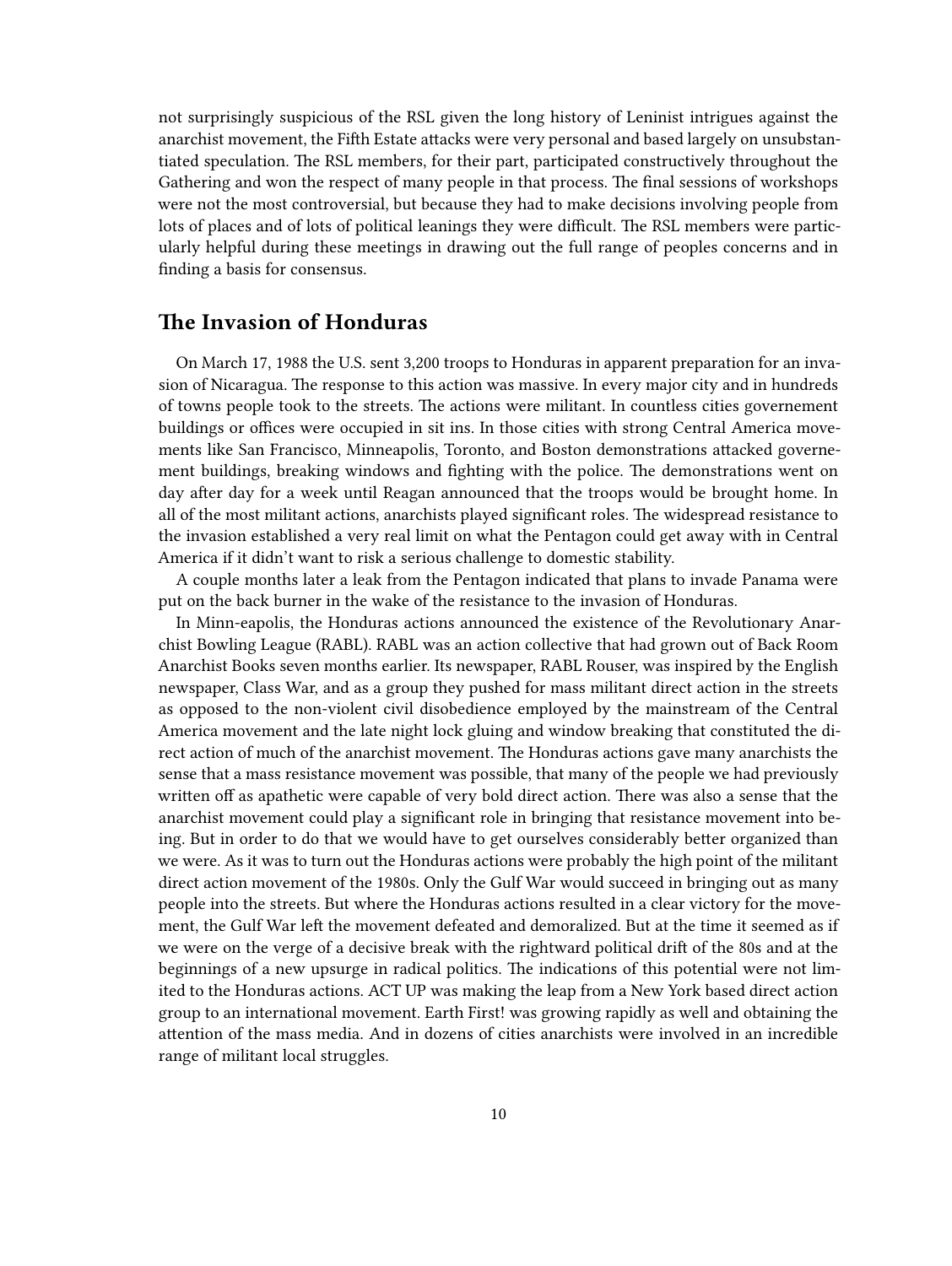## <span id="page-10-0"></span>**The Toronto Anarchist Gathering**

Several months after the Honduras actions about 1,000 anarchists came to Toronto for what was becoming an annual event. The increase in size over the previous two Gatherings indicated a general growth in the anarchist movement. The workshops were of a generally higher quality and broader in scope than at the previous Gatherings. But the numerical growth of the movement did not mean that there was an improvement in the level of coordination within the movement.

A proposal to establish a decisionmaking structure for the network of anarchist activists that had come together around Mayday met a largely hostile response (no doubt the fact that there were only a dozen hard to read copies of the proposal did not maximize the chances that it would get a positive reception). The Continental Newspaper Project initiated at the Atlanta meeting attracted only about 20 people who felt that launching a monthly paper at that point was premature and instead decided to produce a pilot called *RAGE!* to be distributed at the upcoming Pentagon Blockade.

While it was apparent that it would not be possible to build an organizational structure that would unite the whole anarchist movement, it was equally apparent that there had emerged a group of anarchist activists with some common political commitments scattered across North America who had a strong desire to establish some sort of structure to coordinate future actions. It would be about a year before this group coalesced around the proposal to launch a continental anarchist newspaper. What had emerged by this time was an understanding that the best way to bring together serious and committed anarchist activists was around common projects. This didn't mean that we didn't think that it was important to establish what our basis of political unity was. Rather we wanted to unite people who were actually committed to working together and believed that political agreement could be built on a foundation of working together better than the other way around.

On the third day of the Gathering the U.S. military shot down an Iranian commercial airliner, killing 256 people. The Day of Action, scheduled for the next day, which was intended to be a Warchest Tour was turned into a response to the downing of the airliner. The demonstration began with a march of several hundred people on the U.S. Consulate. Blocking traffic and burning U.S. flags in front of the Consulate the demonstration quickly turned into a running fight with the cops through downtown Toronto. When we learned that the action was the largest response to the downing of the airliner in all of North America the idea of the anarchist movement as the fighting wing of the larger movement sank deeper roots.

At this point, engaged in the concrete projects of organizing for the Pentagon blockade and publishing *RAGE!*, the history of Love and Rage becomes distinct from that of the larger anarchist movement from which it emerged. We were no longer being bounced around by forces beyond our control, we had become conscious of ourselves first as anarchists within the larger social movements, and then as activists within the anarchist movement who saw the need for political coherence and organization beyond the local level. While we would continue to be shaped by developments in the larger anarchist movement, at this point we began to be propelled just as much by our conscious identity as a group committed to revolutionary anarchist organization.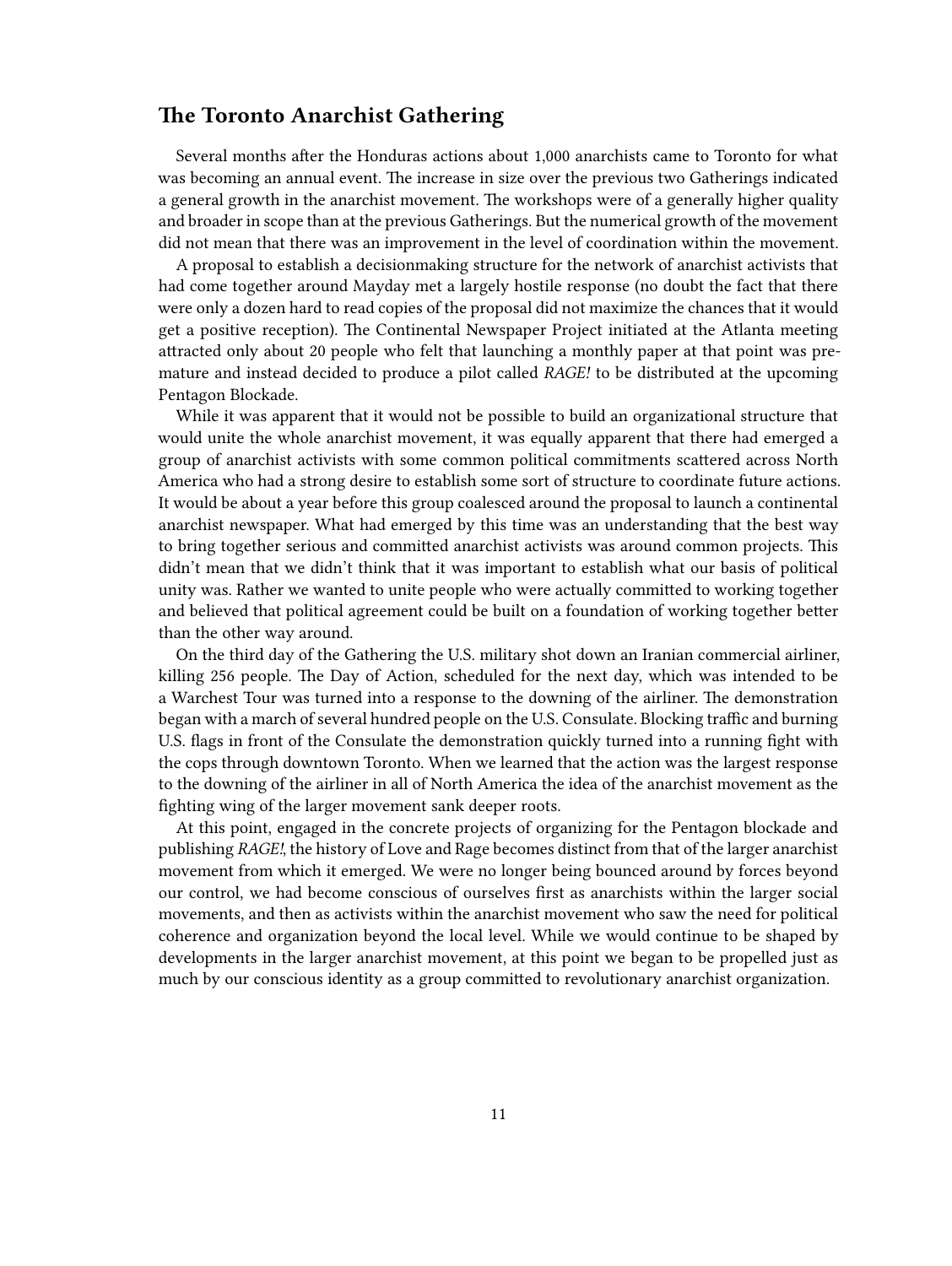## <span id="page-11-0"></span>**In the Beginning…**

Before there was Love and Rage there was a thing called the Continental Newspaper Project. The Newspaper Project was a loose grouping of people who were committed to launching a monthly continental anarchist newspaper. The idea of a continental newspaper had been bouncing around in the anarchist movement for a while, particularly since the collapse of the Anarchist Communist Federation which published *The North American Anarchist* (known as *STRIKE!* after the ACF's collapse) and the increasing irregularity of publication by Open Road. The initial call for the Newspaper Project came from Back Room Anarchist Books in Minneapolis in December 1987. It was at an anarchist networking meeting in Atlanta in between the Minneapolis and Toronto Gatherings that a group of 5 people from different cities decided to initiate the project.

At the Toronto Gathering a group of about 20 people decided to publish a pilot issue of the newspaper to be entitled *RAGE!* for distribution at the October 17, 1988 Blockade of the Pentagon. A second pilot issue, *Writing on the Wall*, was produced for the 1989 San Francisco Anarchist Gathering where two meetings of about 40 people decided to call a conference to launch the monthly newspaper. Up until the founding conference the Newspaper Project had no formal structure. The few decisions that were made were made informally among the people who were most involved at the time.

#### <span id="page-11-1"></span>**Mayday**

Most of the people involved in this process had met each other at the annual Anarchist Gatherings and had worked together on Mayday. Because of its broad mission it was difficult to establish exactly who Mayday was accountable to. One consequence of this absence of a clear structure was that a lot of energy was spent on fighting over Mayday: who decided what went in, who was on the mailing list, who had access to the mailing list, who paid for it, and so on. Most of the people involved in the Newspaper Project wanted to avoid repeating the experience with Mayday by establishing a clear process for making decisions concerning the newspaper.

### <span id="page-11-2"></span>**The Pentagon Blockade**

Organizing for the Pentagon blockade and preparing *RAGE!* (edited by RABL and produced using the RSL's equipment), occupied much of our energies after the Toronto Gathering. In New York City an attempt to impose a curfew on Tompkins Square Park that summer met massive resistance and ignited a police riot involving huge sections of the community. The anarchist movement on the Lower East Side played a significant role in the resistance to the curfew and the militancy of the movement helped overturn the curfew. The Tompkins Square riots inspired many anarchist across the US and their spirit influenced the character of the Pentagon blockade. Also during the summer there were anarchist actions at both the Democratic and Republican National Conventions where the Pentagon blockade was discussed.

The Pentagon blockade was originally called by the Committee in Solidarity with the People of El Salvador (CISPES) and the Pledge of Resistance as an action against the US support for the right wing Salvadoran government. As at Langley there were two distinct conceptions of the blockade. The New York and Washington DC leaderships of CISPES and the Pledge basically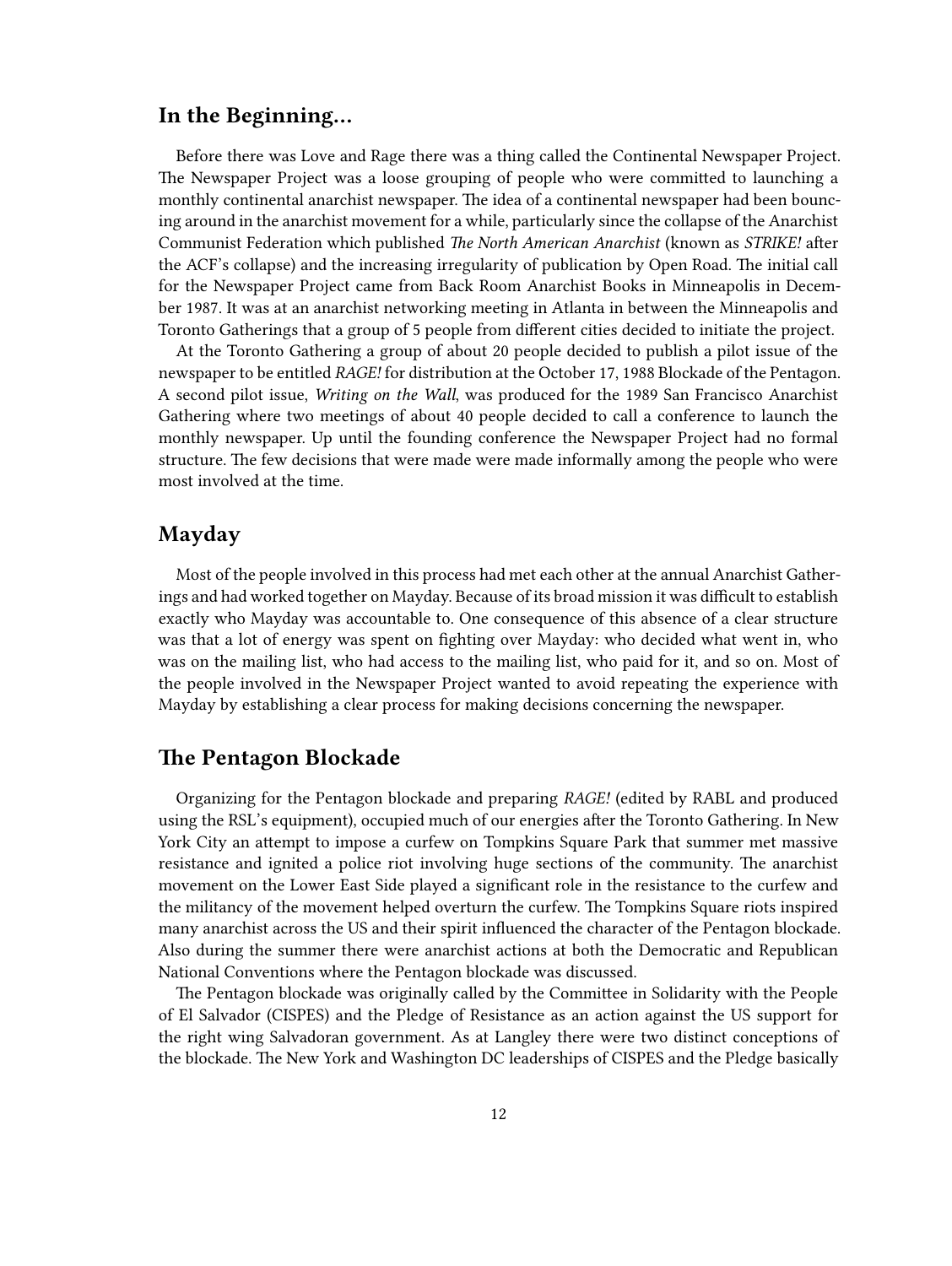wanted a symbolic civil disobedience and therefore planned a legal rally and a civil disobedience at a single entrance of the Pentagon. The anarchists (taking for this single action the name Mayday Network of Anarchists), the Progressive Student Network, and a number of local CISPES and Pledge groups influenced by the militancy of the Honduras actions wanted to engage in "mobile tactics" blocking access to the Pentagon parking lot and avoiding arrest as long as possible to prolong the actual disruption of work at the Pentagon.

A compromise was worked out designating the parking lot as a mobile tactics zone. The result was a very interesting action. As the first people showed up to work before the sun came up the main entrance to the parking lot was lit with burning tires. Concrete barriers had been dragged in front of other entrances and Pentagon employees trying to walk across the parking lot had their paths blocked by angry masked demonstrators. The surrounding walls were covered with grafitti. This went on for several hours much to the dismay of the East Coast Pledge and CISPES leaders whose civil disobedience seemed entirely symbolic by comparison. Feeling silly blocking only one entrance the civil disobedience was expanded to several entrances. Some people who came for the civil disobedience just stood up and joined the militants in the parking lot.

The Pentagon blockade generated a broad debate on the left about the tactics of "the anarchists." This debate was carried out mostly in the pages of the Guardian and was tilted towards the moderate leftism of the East Coast CISPES and Pledge leaders. *RAGE!* had announced who we were to the larger demonstration, but lacking a regular newspaper we were dependent on the Guardian to carry our side of this debate. The need for a regular anarchist newspaper that could speak to the broader social movements became more apparent.

#### <span id="page-12-0"></span>**The New Era**

A couple weeks after the Pentagon blockade George Bush defeated Michael Dukakis, promising four more years of Republican rule. At the beginning of the election campaign Bush was very unpopular and Dukakis was presumed to be headed for the White House. The anarchist movement of course largely ignored the elections. But Bush's election had a significant impact on the anarchist movement as well as the broader social movements. The last two years of the Reagan administration had seen a rising tide of social insurgency. The Iran Contra scandal had undermined the legitimacy of the Reagan administration. As a barometer of the social mood the elections were an important indicator of how deep the discontent went. Voter turnout was low, but the Bush victory indicated that the radicalization of the movement did not reflect a dramatic shift in popular feelings.

Bush continued the Reagan policy of incrementally increasing direct US military involvement overseas. But unlike Reagan who was fixated on "the Communist threat" in Central America, Bush chose targets that were difficult for U.S. radicals to rally support for as they had for the Nicaraguan Sandinistas and the Salvadoran FMLN. The invasion of Panama that came in December 1989 failed to generate the massive resistance that a similar action against Nicaragua or El Salvador would have. Manuel Noriega was a despot and everybody knew it. The invasion had nothing to do with "restoring democracy," but the Central America movement wasn't prepared to do much to oppose the invasion. The Gulf War was to have a similar character. Saddam Hussein's regime had very little political capital among U.S. radicals. But both these military actions had devastating effects of the broad social movements in the US. They helped create a patriotic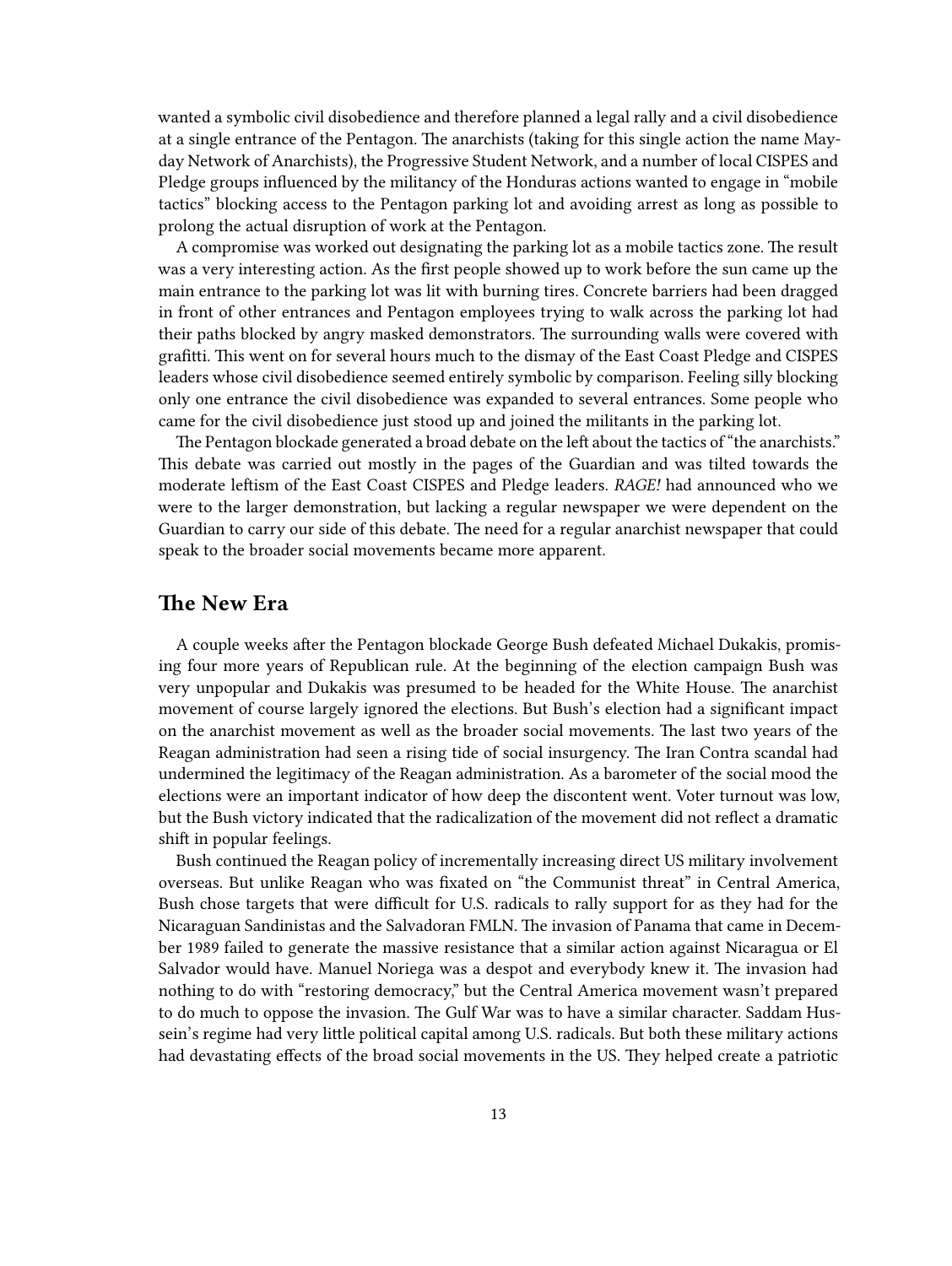public atmosphere that was utterly hostile to any kind of radicalism. They very effectively cut off the increasing insurgency of the the late 80s.

1989 saw the rebirth of a militant reproductive rights movement as the Supreme Court's Webster decision undermined Roe v. Wade. Rowdy demonstrations broke out in cities across the country after the decision and created momentum for a November Pro Choice March on Washington. The Webster decision also provoked a resurgent interest in breaking the monopoly of the medical establishment through women's self health.

Perhaps most significantly 1989 brought the collapse of the Soviet Empire and the general defeat of Communism. The Tien An Men Square massacre displayed the moral bankruptcy of the Chinese Communist regime. The rapid disintegration of the Soviet satellite regimes in Eastern Europe left Leninism completely discredited as a revolutionary ideology. For the anarchist movement these events offered an opening, an opportunity to put forward an anti-authoritarian alternative to the ideologies of the authoritarian left. The San Francisco Gathering, coming on the heels of the events in China and the rage at the Webster decision could have been a place to pull together a broad anti authoritarian movement.

About 2,000 people attended the San Francisco Anarchist Gathering, but it would be absurd to suggest that more than a fraction of those attending were serious activists. Many were more into their own "personal liberation" than any kind of political engagement. Many others were merely curiousity seekers. The Rainbow Gathering was taking place that summer in Nevada and so the Anarchist Gathering picked up some of the acid casualties from the Rainbow Gathering who hadn't found their way home yet. The politics were all over the map: every screwball conspiracy theorist seemed to have a workshop. The Gathering was held in a school building in a predominantly Spanish speaking neighborhood, yet none of the Gathering materials were available in Spanish.

The Day of Action in Berkeley at the end of the Gathering turned into a fiasco when the abandoned Berkeley Inn that we had planned to take over and open up as a squat was barricaded in advance by the police and the demonstration turned into a militant but largely undirected expression of anarchist frustration. Great fun was had breaking windows, beating up a racist skinhead, and attacking a Coca Cola truck (until the fleeing Black driver told TV cameras that the crowd was shouting racist comments). In the midst of this several dozen people gathered for a couple meetings to plan a conference to launch a monthly continental anarchist newspaper.

## <span id="page-13-0"></span>**The Founding of Love and Rage**

The founding conference of Love and Rage took place over Thanksgiving weekend in Chicago in 1989. About 65 people attended the conference from about 12 cities. There were six main groups represented at this conference: the Revolutionary Anarchist Bowling League from Minneapolis, the Hayday Anarchist Collective from Chicago, former members of the Revolutionary Socialist League (from New York, Detroit, Chicago, and Los Angeles), Bay Area Anti Racist Action, The Alternative from Knoxville, and the Circle A Collective from Atlanta. In addition to these groups there were individual activists from a number of cities and there was a larger body of people who supported the project but who were unable to attend the conference.

The structure established at the conference was designed to enable us to publish a newspaper until our next conference. It was made up of a paid facilitator and a volunteer Production Group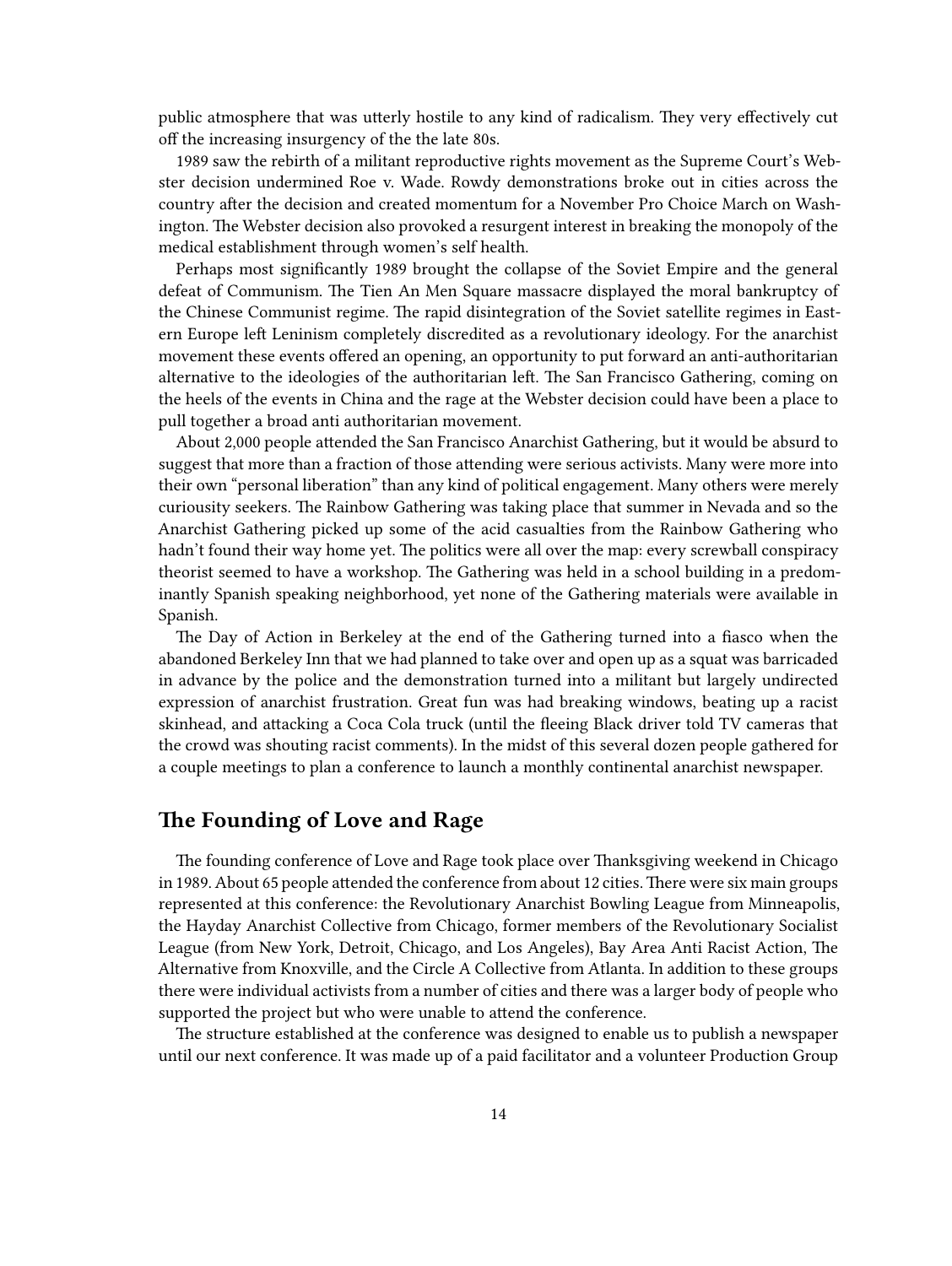in New York and an Editorial Council of 12 people elected at the conference that was empowered to add new members in order to make it more representative of what we rightly expected would be a growing body of supporters. The Editorial Council was to be the highest decision making body between conferences. The decision to make the Editorial Council a body elected at the conference instead of a body of delegates from local groups was a conscious decision based on a particular assessment of the state of the anarchist movement. There were three main points to that assessment. First, while there were a number of collectives that had decided to support the project, a significant amount of support came from individuals who either were not members of local groups or whose local groups had not yet decided to support the newspaper. Second, the structure needed to be simple and understandable if we were to encourage the fullest participation in decision making. Third, we understood that local groups tend to come and go. While we took considerable pains to ensure that the Editorial Council included members of all the major local groups we didn't want their participation contingent on the health of those groups.

It is worth noting that all six of the groups that were the foundation of Love and Rage are now defunct, but many of the activists from those groups remain active in the Love and Rage Network either as individuals or as members of new local groups. In setting up the Editorial Council we were not unaware of the question of making that body accountable to the base of local groups. The election of the Editorial Council followed a lengthy discussion of the need for balance in its composition and the body that was chosen included representatives from each of the local groups, was gender balanced and was as multi racial as possible. Over the course of the year and a half until the second conference the Editorial Council was enlarged to 20 as new groups and individuals came around the newspaper.

At the first meeting of the Editorial Council in Knoxville in January 1990 it was decided to try to establish a regional structure. The Editorial Council members were divided into four regions which were supposed to function somehow autonomously. This regional structure didn't take off because there wasn't really any point to it. There wasn't any exclusively regional activity to support such a structure. It was more an expression of desire for decentralization than a useful addition to the structure that had been set up in Chicago. Regionalization would have to wait until there was something for regional structures to do.

### <span id="page-14-0"></span>**The Love and Rage Structure in Practice**

The Editorial Council was set up, as the name suggests, to make editorial decisions for the newspaper that seemed beyond the scope of the Production Group. But almost immediately the Editorial Council was asked to make political decisions outside the sphere of producing the newspaper. We were asked to rent desk space to and to endorse the Earth Day Wall Street Action organized primarily by the Youth Greens and the Left Green Network. We decided to rent the desk space and to hold off on the endorsement until we could discuss whether or not we wanted to make endorsements of actions at all. An Editorial Council meeting in New York in the summer of 1990 confronted the question of the relationship of the newspaper to local groups by establishing the category of Supporting Groups that would be listed with contact addresses in each issue of the newspaper to encourage communications between groups and to help put individuals in contact with groups.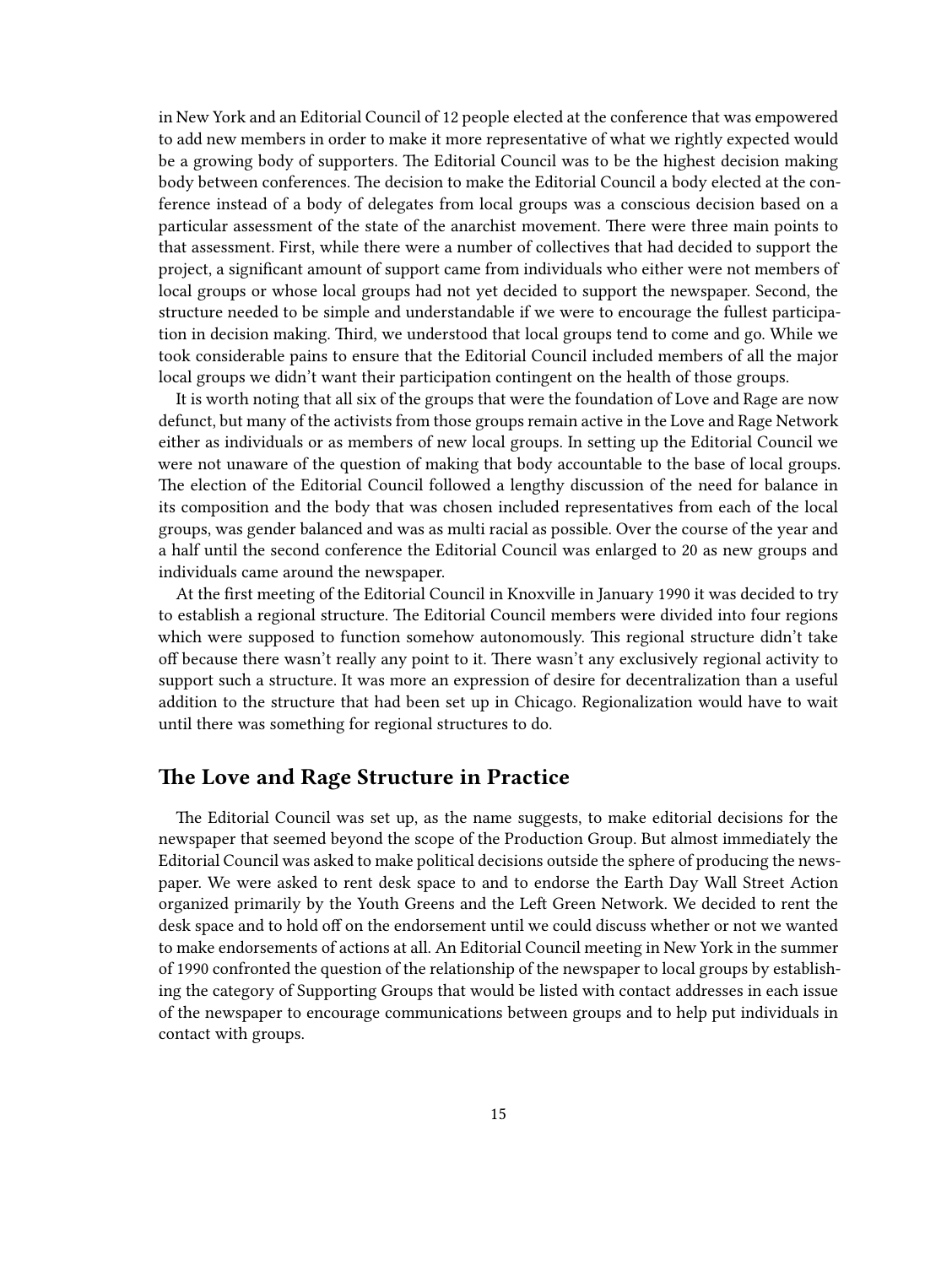In August 1990 Iraq invaded Kuwait and the U.S. started to prepare for the Gulf War. This crisis forced the question of whether or not Love and Rage should endorse actions. At the November 1990 Editorial Council meeting it was decided that we would call for an anarchist contingent to what we expected would be a spring March on Washington. It was felt that a contingent was necessary, that Love and Rage had more credibility to call for one than any single local group, and that the importance of building resistance to the war meant that it would be irresponsible for Love and Rage not to call for a contingent. It was also felt that since there were two national anti-war coalitions we might have to choose between more than one action and that we didn't want to find ourselves working at cross purposes. Also Love and Rage had the resources to print up a lot of posters and mail them out on relatively short notice to all the groups and individuals that distributed the paper (as well as lots of folks that didn't). Using the collective resources of the newspaper required the approval of somebody. The only appropriate body to make such a decision seemed to be the Editorial Council.

To make a long story short the Editorial Council decided to call for a Black Bloc at the January 26 March on Washington and not at the the January 19 one. While the Black Bloc had its problems there was little doubt that it should have been called and little doubt that choosing a single date enabled anarchists to have a larger impact than if our energies had been divided between the two demonstrations.

The decision to call the Black Bloc meant acknowledging that Love and Rage was "more than just a newspaper." This of course was not a big surprise to the people who had founded the newspaper. From the beginning we saw the newspaper as a vehicle for raising the level of coordinated activity within the anarchist movement. The problem was that the structure we had in place was designed for "just a newspaper." We expected that we would have to change the structure we had started with eventually. Most of us had ideas about what a new structure might look like. We didn't know when the need for one would occur. It was our view that the newspaper would attract a lot of new people and that those people should be allowed to participate as fully as possible in changing the structure. There is an important principle here: No structure is perfect for every purpose. The structure we decided on was designed to enable the people who originally came together to carry out certain tasks (publishing a monthly newspaper) and to accommodate some expected growth in the circle of support for this project. But we consciously decided against trying to anticipate all of the new kinds of activity we fully expected we would eventually be involved in. The original structure was not the best possible one for organizing a Black Bloc, but it worked well enough to get us through until we could change our structure.

## <span id="page-15-0"></span>**The Gulf War**

It wasn't immediately apparent, but the Gulf War radically changed the conditions under which Love and Rage existed. Prior to the Gulf War, Love and Rage aimed to be the expression of the militant anti authoritarian wing of the various social movements. The Gulf War brought about the general collapse of these movements. Millions of people who had poured into the streets when the U.S. began bombing Baghdad were deeply demoralized and it became increasingly difficult to turn people out for any sort of action. If the kind of massive opposition that was built up in such a short period of time couldn't stop the slaughter of 100,000 Iraqis, any other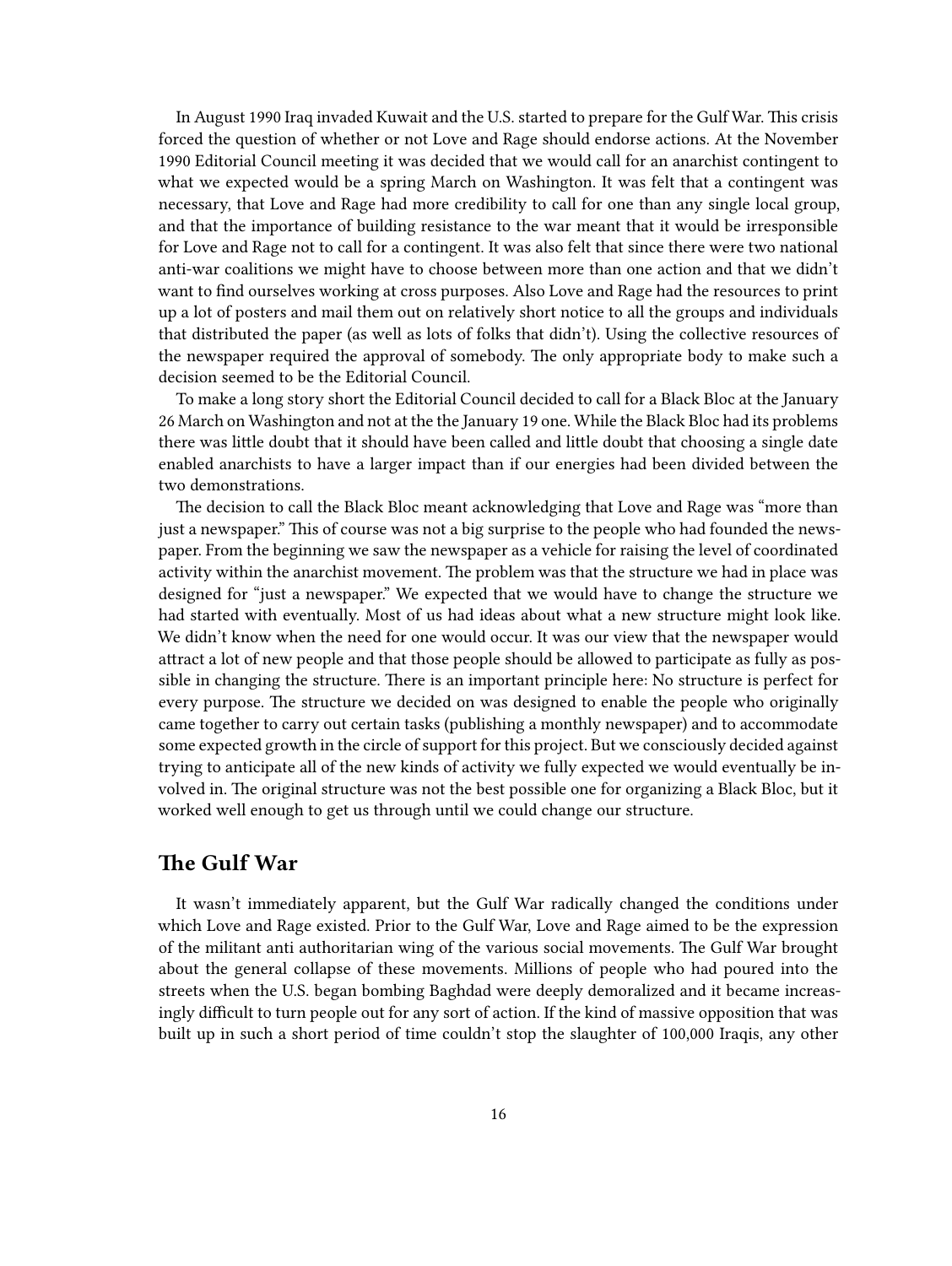expression of opposition to the system seemed futile. The movement against the Gulf War largely evaporated before the two month war was over.

Every new movement politicizes and radicalizes a new group of activists whose experiences inform the next period. The nuclear disarmament movement energized a group of young anarchists.The divestment struggle built on that energy and made a generation of students much more conscious of racism. The Central America solidarity movement built on those earlier struggles and gave the growing body of young radical activists the sense that they could build a massive popular resistance movement.

The Gulf War had the reverse effect on the thousands of new activists it mobilized. Defeated and demoralized, the activists politicized by the Gulf War who continued on with political work were perhaps more cautious and conservative than any generation of activists since the 1950s. That is not to say that they hated the system any less than any other activists, rather that their experiences had burned into their consciousness a profound skepticism about the potential of mass insurgency.

This was just as true for the anarchist movement which took a beating with everybody else. The conservatism and cautiousness expressed itself as a retreat into the most narrowly defined concepts of "community." One's household, or food co op, or zine became the focus of political work. The rest of the world seemed impossible to tackle and so it was ignored. Anarchist groups fell apart all over the place.

In spite of this general retreat Love and Rage grew. But it was not growth based on an optimism about the vision of a mass resistance movement that had brought Love and Rage together. It was more like the population growth of a life boat picking up exhausted waterlogged survivors of a shipwreck. So while the tasks of organizing against the Gulf War compelled Love and Rage to raise its level of organization, the defeat of the anti-war movement meant that Love and Rage was flooded with new people who did not necessarily share the understanding of the need for organization that had originally brought us together to found Love and Rage. This meant that each step towards a tighter more effective organization involved considerable hesitations and qualifications. No sooner would a decision be made than it would have to be made again because its original implications were not fully understood the first time.

## <span id="page-16-0"></span>**The Love and Rage Network**

The first opportunity to change the structure of Love and Rage was the Minneapolis Love and Rage Anarchist Organizing Conference in the summer of 1991. Several key changes in the structure of Love and Rage took place at this conference. First, we acknowledged that we were more than a newspaper and called ourselves the Love and Rage Network. Second, the Editorial Council was replaced with a 10 member Coordinating Group popularly elected by the conference. Third, we set up a brand new decision making body, the Network Council that would be made up of two delegates from each local Supporting Group plus the members of the Coordinating Group.

The Network Council was supposed to be the highest decision making body between conferences, but it was understood that putting in place such a delegate structure would take time and that in the mean time the Coordinating Group was needed to make decisions quickly. The Network Council never really got off the ground. There was a Network Council meeting in Hamilton,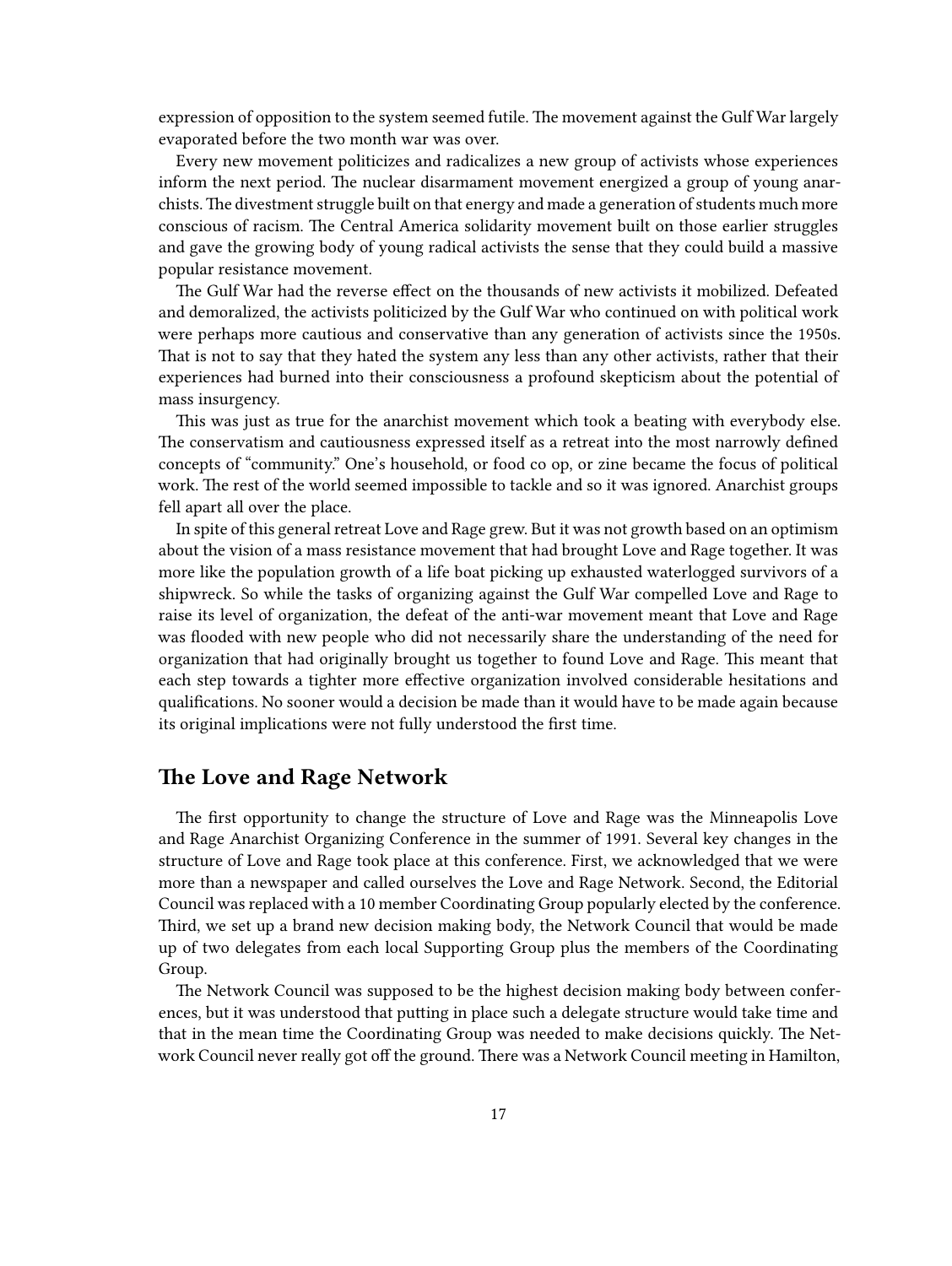Ontario in the spring of 1992. But it wasn't really clear who were the two delegates from each group and in the spirit of encouraging participation by everyone no effort was made to more sharply define who was and who wasn't on the Network Council. The result of this was that the Coordinating Group continued to make the decisions that we hoped would be taken up by the Network Council which didn't really exist. The effect of this was organizational paralysis: no serious decisions could be made without the approval of the Network Council, but the Network Council didn't really exist. This was the situation going into the Atlanta Conference in November 1992.

#### <span id="page-17-0"></span>**The Rebirth of Revolutionary Anarchism in Mexico**

Shortly after the Minneapolis Love and Rage Conference an Anarchist Gathering in Cuernavaca, Mexico set in motion events that would eventually lead to the establishment of Love and Rage in Mexico. Originally the Cuernavaca Gathering was going to be a continuation of the Continental Gatherings but the Mexicans quickly came to the conclusion that they were not prepared to play host to an anarchist invasion from the north, and that there was a crucial need for a gathering of Mexican anarchists.

The Cuernavaca Gathering in September 1991 suffered from many of the same problems as the Gatherings in the US and Canada in the late 1980s: disorganization, petty squabbles and so on. In particular there was considerable resistance to the demands of the women present that the Gathering confront the profound sexism within the Mexican anarchist movement. Gustavo Rodriguez, active with Love and Rage in Miami, was one of the few men who sided with the women. As a consequence of the Cuernavaca Gathering the women formed the Emma Goldman Collective and Gustavo Rodriguez relocated to Mexico City to assist in the organization of a Love and Rage group.

## <span id="page-17-1"></span>**The Los Angeles Rebellion**

Shortly after the Hamilton Network Council meeting Los Angeles exploded in response to the acquital of the four cops charged with the beating of Rodney King. The rebellion spread to several other cities and massive protests took place across the US and around the world. The Los Angeles rebellion was the single largest rebellion in US history since the Civil War. At a moment when the organized left was in a state of almost complete disarray the Los Angeles rebellion revealed the depth of unorganized popular discontent in the US particularly among Black and Latino poor folk.

The Los Angeles rebellion pointed to the crying need for effective revolutionary organizations that could turn the spontaneous outrage of the rebellion into a sustained and revolutionary challenge to the existing order. Obviously Love and Rage was in no position to effectively take on that task yet. But the Los Angeles rebellion underlined the importance of a project we were involved in: the Anti-Racist summer Project (ARSP).

The ARSP was a project of concentrating young anti-racist activists in an area where the racist right was organizing to attempt to build an anti-racist movement that could combat them. The neighborhood of East St. Paul. Minnesota was chosen for a pilot project that we hoped would be a model for similar projects the next summer.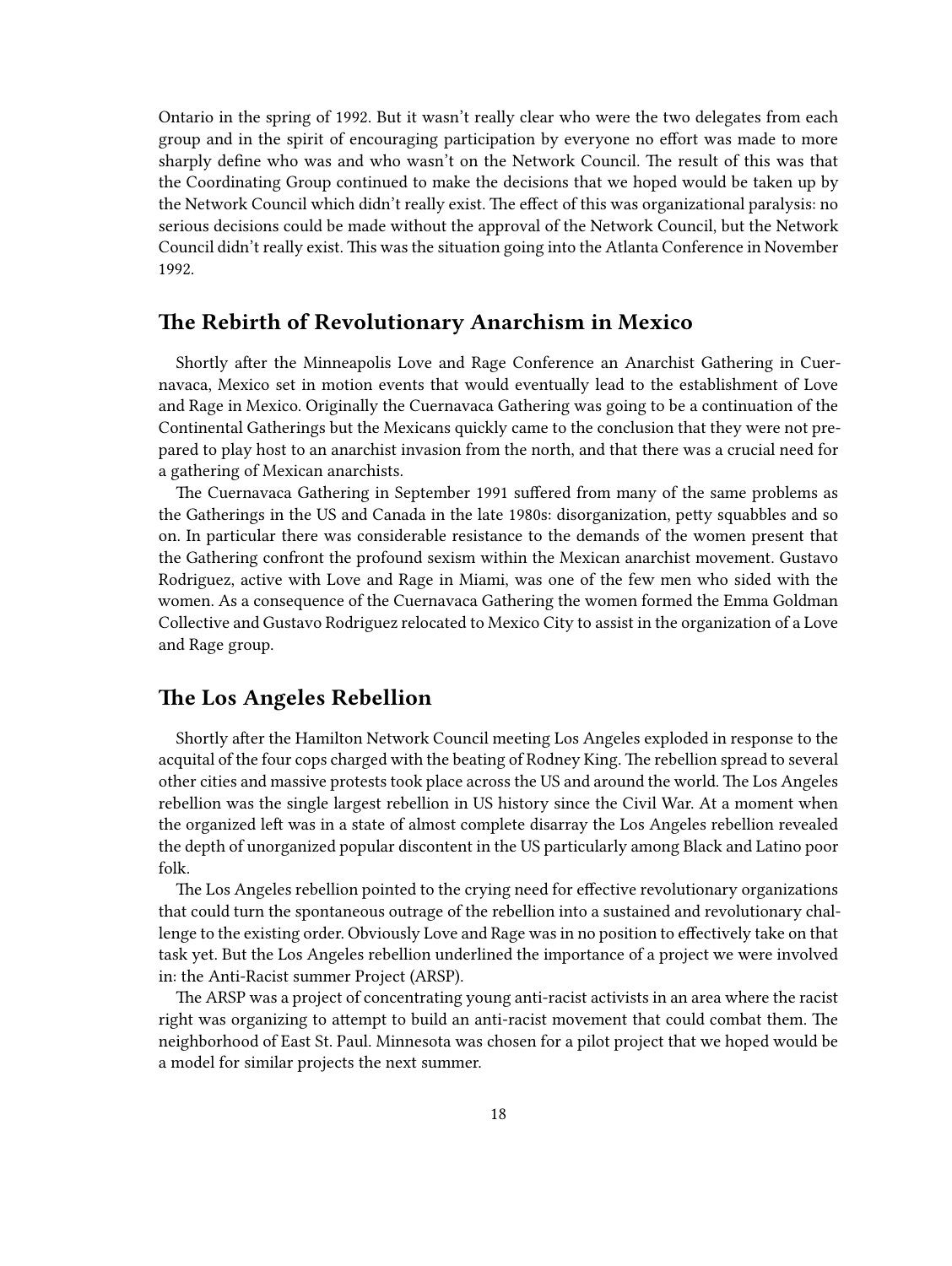By almost every measure the ARSP was a failure. About a dozen folks from across the US and Canada were packed into a single house for most of the summer of 1992 to organize the neighborhood against the activities of a group of racist skinheads. While a few events and demonstrations were organized, considerable amounts of energy were expended on internal fights. The project was organized with the Twin Cities Anti-Racist Action group. But rather than build the group, the ARSP exacerbated existing divisions within the group leading to its (ultimately temporary) collapse. The nazi's for their part kept their heads low for the summer making it particularly difficult to convince their neighbors of the urgency of stopping them.

It was hoped that the ARSP would train a core of organizers who would work on similar projects in other cities. Most of the participants continued their activism after the summer, but the bad feelings generated meant that the ARSP would not continue.

What the ARSP did teach us was that there was no shortcut to building an organization of serious and trained activists. Without much more careful advance planning with the local groups affected a national or continental project like the ARSP could have very bad effects for a local group. The development of an effective organizational strategy would be a long and painstaking one based on a slow process of trial and error with few people and fewer resources.

## <span id="page-18-0"></span>**Crisis in the Organization**

The failure of the ARSP was shortly followed by a more general crisis within Love and Rage. While this crisis found its sharpest expression in an effective split within the New York group, it reflected a basic contradiction within the organization as a whole. The crisis first became apparent at the November 1992 Love and Rage Network conference in Atlanta. A proposal from the outgoing facilitator, Matt Black, that put the existing structure into the form of a set of written by-laws seemed to come from out of the blue. (Publication of the Network Discussion Bulletin scheduled to appear before the conference had been delayed until immediately before.) With a few relatively minor changes Matt's proposal was simply an attempt to put into a coherent written form the structure and decision making process we already had in place. But to many of the people in attendance the proposal seemed overly centralized.

The negative response to the proposal in some ways illustrated how important it was to have a set of written by-laws because so many people were unaware of the actual working structure of the Network that it was interpreted as an attempt to impose something new on the Network. But more importantly, the response indicated that the Network had reached a point where a lot more people cared about the structure and wanted to participate more fully in the discussions and decisions around whatever structure we were to have. The failure to make the Network Council work had meant that a lot of people who felt like they were part of the Network were not part of the informal discussions of structure that took place before the conference.The Atlanta Conference did make some structural changes in the Network, but the ratification of any formal set of by-laws was put off by the crisis in the organization for almost two years.

One very significant decision was made at Atlanta however, to launch a Spanish language edition of the newspaper out of Mexico City.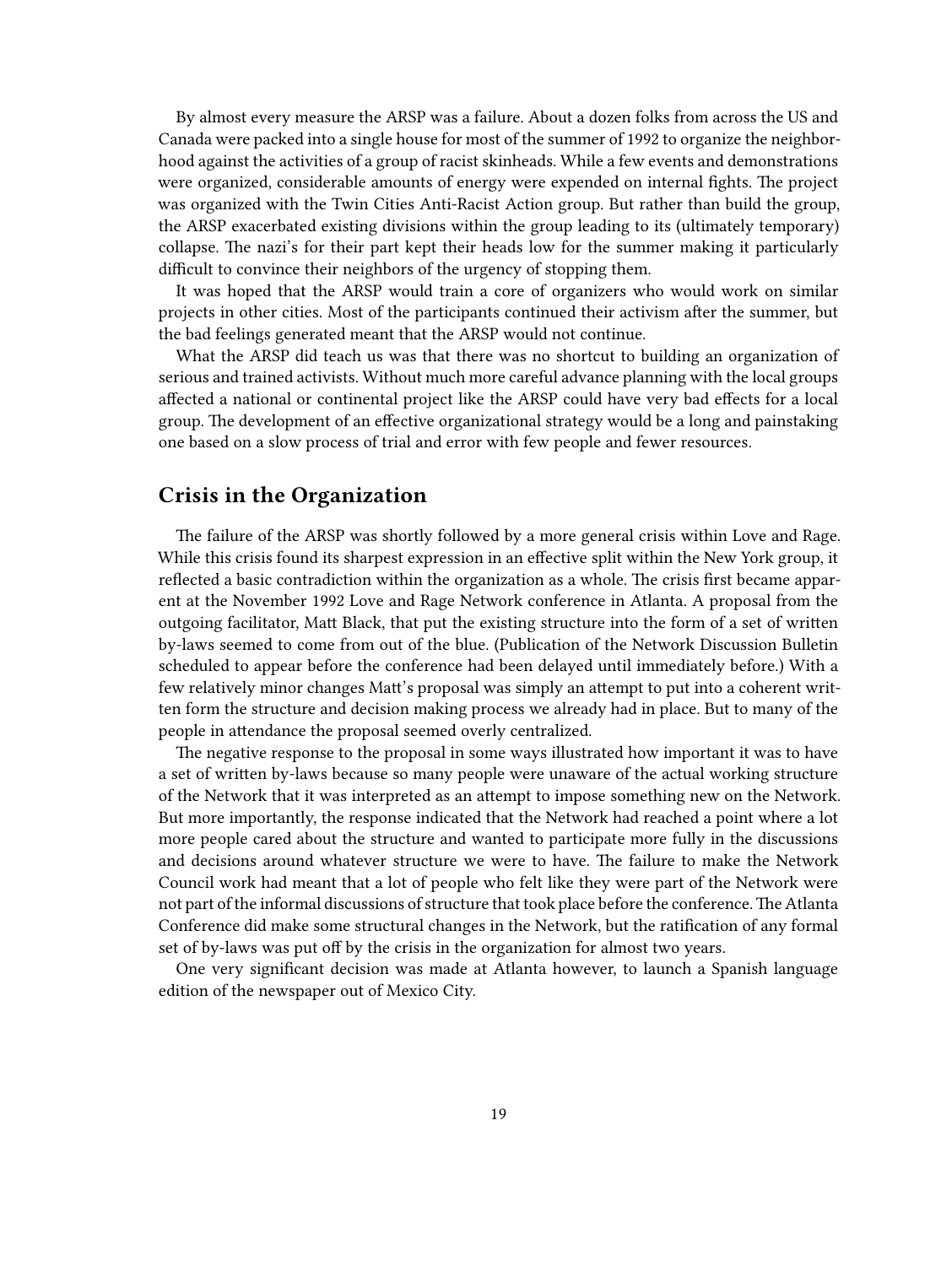## <span id="page-19-0"></span>**Two Visions**

The negative response to the by-laws proposal precipitated the emergence of two opposed conceptions of the Love and Rage Network. The first conception was of a very loose network of local groups that would maintain a structure primarily for purposes of communications and mutual aid. The second conception was of a tighter organization, with a clearly defined membership and politics that would strategically carry out coordinated activity across North America.

These two conceptions emerged when several members of the newspaper Production Group in New York authored a proposal to "decentralize" Love and Rage. The proposal called for, amongst other things, turning the newspaper into an autonomous project of the New York group that would be on an equal standing with the various other autonomous projects of different local groups.

In opposition to this position several members of the New York group posed an alternative position in a brief statement of five points.The key points were that Love and Rage should become an organization with clearly defined membership, a statement of our common politics, and an expectation that members work on the projects of the organization. Furthermore we argued for decentralizing specific functions then concentrated in the New York office by delegating them to functioning local groups. This was in contrast to a notion of decentralization that we thought would mean dismantling the few organizational advances we had made since Love and Rage had been founded.

The advocates of the five points argued that the call for decentralization was ultimately, if perhaps unintentionally, anti-organizational. It was a proposal to return to the organizational level of Mayday. We argued that without clearly defining membership in Love and Rage policies would be set, not by those most committed to the organization, but by whoever felt like and was able to show up for a conference.

We had already seen the consequences of this arrangement. Conferences consistently endorsed and took on a dizzying number of projects that the Network was in no position to carry out instead of setting priorities and strategically focusing our limited resources on things we actually could do. We also felt that without a statement of our common politics it would continue to be impossible to develop any sort of working strategy that would inform these decisions.

The conflict between the two positions came to a head at the summer 1993 Love and Rage Network Conference in San Diego. The conference itself illustrated the significance of the divergence of the two positions. Over half of the participants in the conference were new to Love and Rage. Most of these people were not deeply committed to Love and Rage. They were there to check it out. But their numbers meant that they would play a decisive role in any decisions about the future of the organization even if they had little intention of working within it in the future.

As it turned out the critical decisions to base membership on agreement with a (so far unfinished) political statement, passed by the narrowest majorities. While we felt that we had not yet reached the point where we could call ourself a functioning federation we decided to change the name of the organization from the Love and Rage Network to the Love and Rage Revolutionary Anarchist Federation as a gesture of conciliation to those now outside the organization who thought that the word "Network" was inconsistent with our turn towards a tighter organization. Some of the folks who opposed the decisions made at the San Diego conference have gone on to do valuable work building the Anarchist Black Cross and the looser Network of Anarchist Collectives.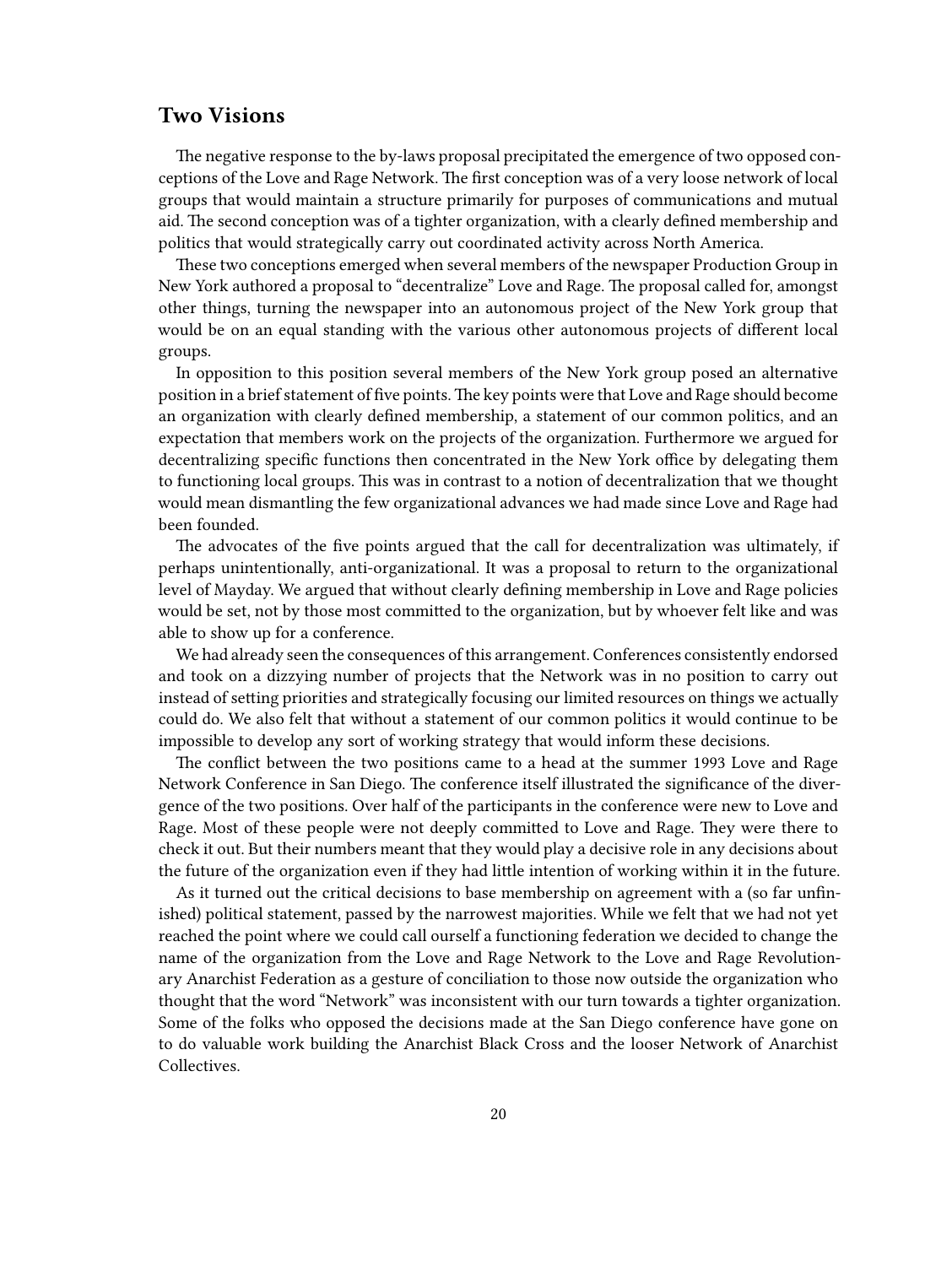## <span id="page-20-0"></span>**The Federation**

Love and Rage was energized by the decisions made in San Diego. A whole series of unresolved questions that had hung over the organization were now settled and it became possible to jump into organizing work with a new level of energy. While a number of very committed people left Love and Rage at this time because of their opposition to the decisions made in San Diego we picked up just as many new members who had up to that point avoided joining the organization because of its lack of organizational coherence.

The Mexico group had wholeheartedly supported the turn towards tighter organization. They were putting out Amor y Rabia on a regular basis and were participating in a number of struggles taking place in Mexico. They were involved in a May  $1<sup>st</sup>$  demonstration of independent workers organizations at which the Mexican police opened fire.

The fall following the San Diego conference saw Love and Rage involved in a series of antifascist mobilizations in the South, the Midwest and on the East Coast. We put out a call for anti-fascist actions on "Kristalnacht" (November 9) and actions took place across the US and Canada.

The anti-fascist work was one of two areas of work, represented by two "Working Groups," we had decided to focus on at the San Diego conference. The second was Immigration. Antiimmigrant hysteria was only just starting to pick up steam at the time, but we saw it as likely to expand. Accordingly we called for an International Day of Actions Against Immigration Controls and Anti-Immigrant Violence on May 9, 1994. Unfortunately the May 9 actions were beyond our organizational capacities.

#### <span id="page-20-1"></span>**Viva Zapata!**

The first meeting of Love and Rage's Federation Council took place in mid-January 1994 in New York. The space we had obtained for the meeting was freezing cold and the meeting was generally not very productive. One source of warmth however was the news from Mexico. On January 1, 1994 the Zapatista uprising in Mexico had begun. The Mexican Love and Rage group threw itself into the task of getting out the word on the uprising, and this work was quickly taken up by Love and Rage in the US as well.

The Zapatista uprising presented Love and Rage with a wholly unexpected situation. While the Zapatistas were not explicitly anarchist, their politics were very close to our own. The Zapatista uprising put revolution on the agenda in Mexico. It has also compelled Love and Rage to seriously confront questions of what it will take to make anarchist revolution in North America.

Love and Rage initiated production of a book of English translations of Zapatista communiques and joined in a range of solidarity activities with the Zapatistas. The Zapatista solidarity work eclipsed our original commitment to the immigration struggle which we have only recently been struggling to reincorporate into our work.

## <span id="page-20-2"></span>**Getting Organized**

The October 1994 Love and Rage Federation Conference in Minneapolis finally approved a set of by-laws for the organization that have since served as the basis for making decisions and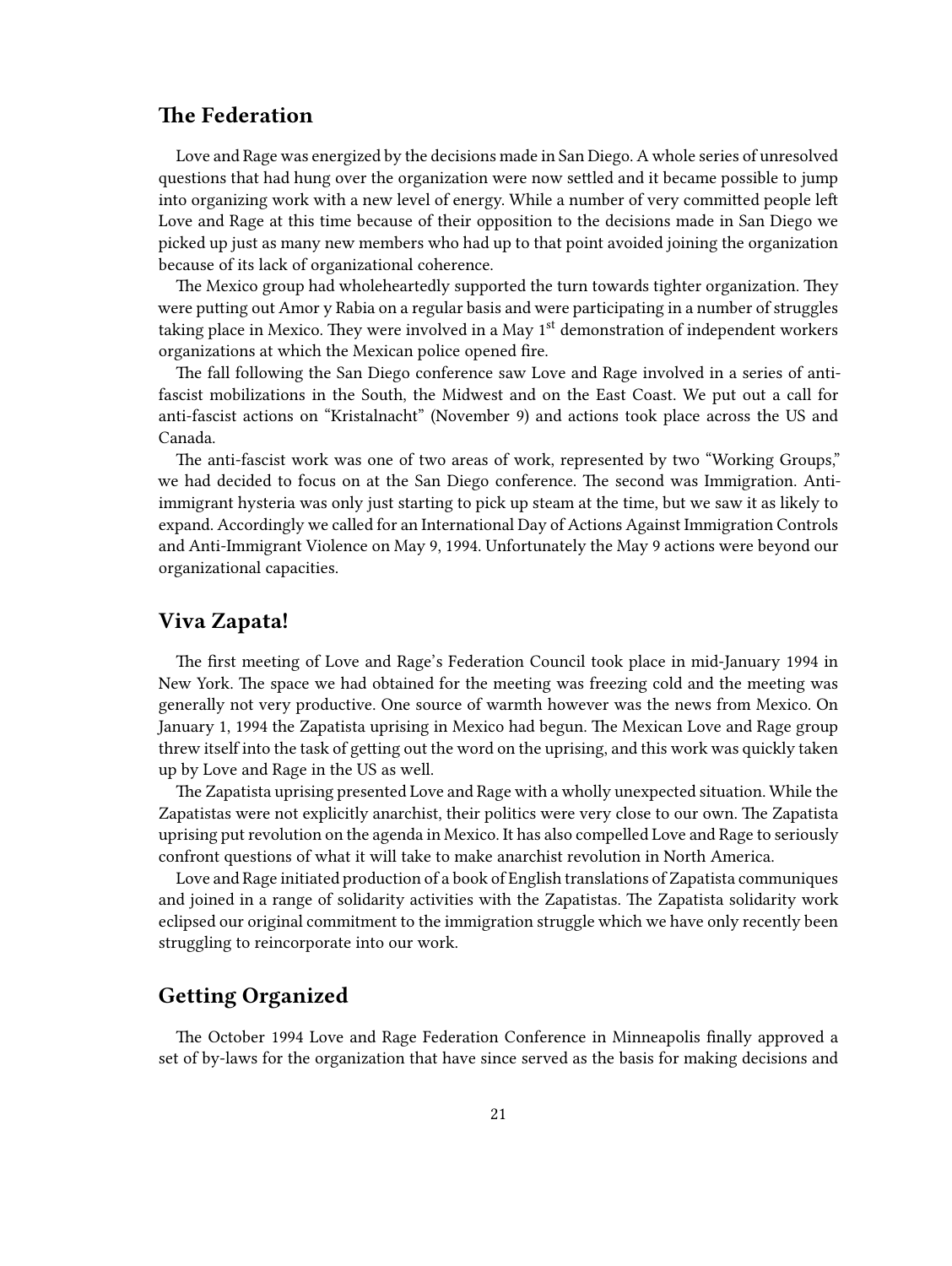carrying them out within Love and Rage. The Minneapolis Conference also expanded the number of Working Groups to three: Anti-Fascist, Prison Abolition, and Mexico Solidarity.

1995 saw another upsurge in anti-fascist work and the Anti-Fascist Working Group played a very active role in getting the midwest based Anti-Racist Action Network organized.

It was hoped that the 1995 Conference in New York City would finalize the new political statement. While considerable progress was made in developing a draft document, the final document remains unfinished.

#### <span id="page-21-0"></span>**Consistency… and Growth**

The 1997 Conference reaffirmed the Anti-Fascist Working Group and the ARA Network orientation. At it we also decided to drop our other two Working Groups: Anti-Prison and Mexico Solidarity. In their place we created two new Working Groups: Anti-Cop and Anti-Poverty.

While recognizing that our structure has been basically stable since the 1994 Minneapolis conference, we fine-tuned things somewhat at the 1997 Conferece. We maintained the basic structure of Locals, Working Groups, Federation Council and Coordinating Committee. But with the appearance of a few new locals, we retooled the Federation Council so that it is composed of two delegates elected by each local. The Federation Council will now meet at least once (and hopefully more often) between conferences. These changes are designed to emphasize that we are a federation based on locals, and those locals are the basis of the organization.

Additionally, we tightened up membership expectations at the 1997 Conference. Now all members are encouraged to fulfill seven activities: (1) Participate in or create an L&R local; (2) Participate in mass organizing; (3) Participate in ongoing study of politics, history, and theory; (4) Participate in internal discussion in fedbull and/or local (5) Pay dues regularly; (6) Distribute and sell L&R literature; and (7) Have general agreement with the L&R Political Statement. This is designed to replace the previously vague expectiations of members, and to ensure that Love & Rage is an organization of activists who are engaged in mass organizing and engaged in the life of the organzation. We also, for the first time, adopted a progressive dues structure, which replaces our previous "flat-tax" dues of 4% for all members who can afford it.

The development of several new locals, the organizational tightening, and the rising level of political debate in the organization show that through consistent and patient organizing, we can and will continue to grow.